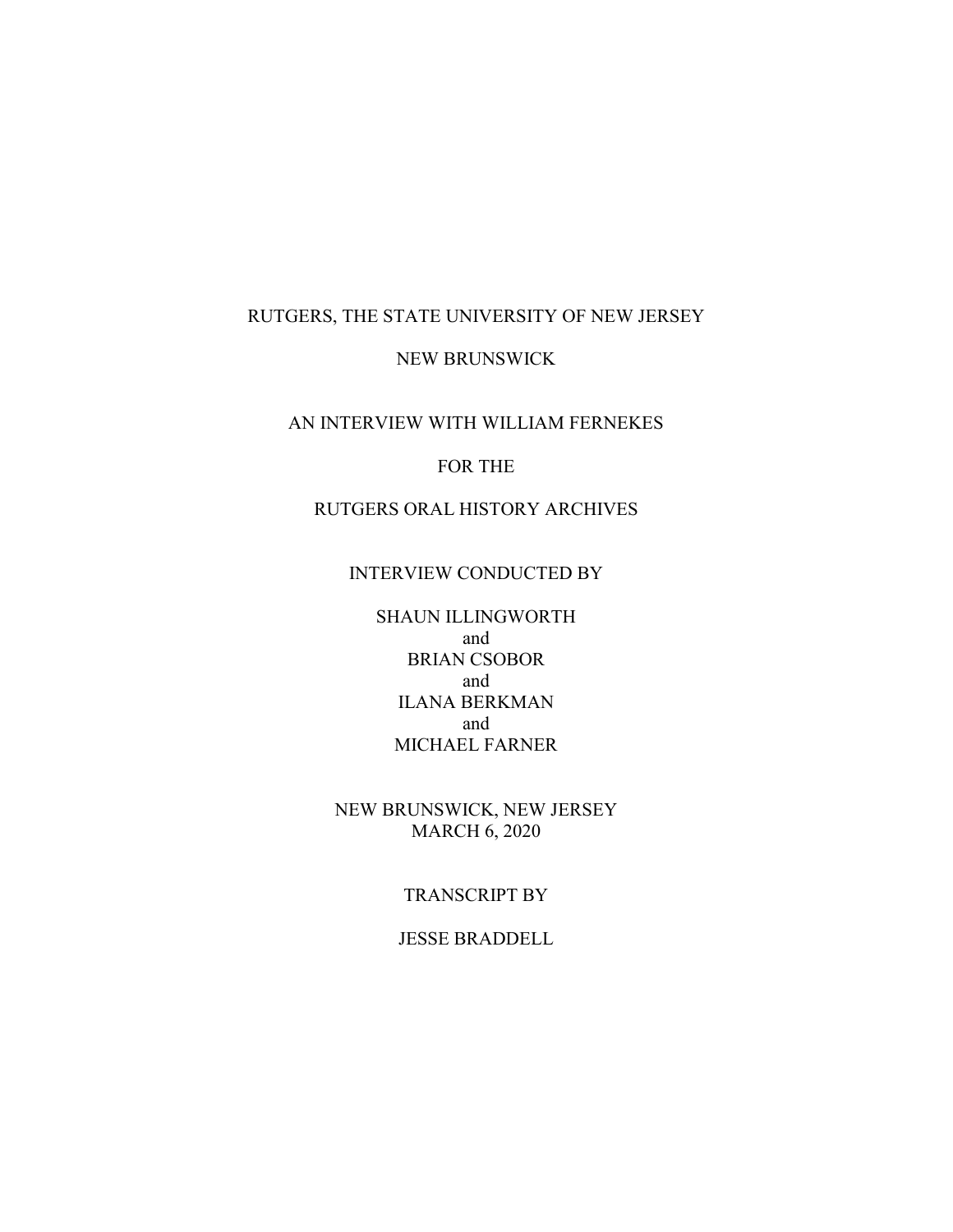Shaun Illingworth: This begins the second oral history interview with Dr. William Fernekes in New Brunswick, New Jersey, with Shaun Illingworth…

Brian Csobor: Brian Csobor.

Ilana Berkman: Ilana Berkman.

Michael Farner: Michael Farner.

SI: Okay, the date is March 6, 2020. Thank you very much for coming in today.

William Fernekes: My pleasure.

SI: We want to get into some of your activities since our first interview, which was about fourteen years ago, but, first, the students have been studying your first interview and would like to ask some follow-ups and get some more information. Who wants to go first?

MF: I can go first.

SI: Okay.

MF: I was reading up on how you were talking about the Vietnam War. I know you talked about it a little bit already. I just want to understand, how did you personally feel about it?

WF: When I came to Rutgers, I was pretty conservative, having grown up in a home where my father was a strong Nixon supporter. And, I came to Rutgers really with a very sort of conservative perspective, which didn't last very long. When I got here and I became more enlightened about different approaches to what was going on, I would say by my second year (and this was when the moratorium on Cambodia took place) I would say that my feeling about the war had shifted considerably.

[Editor's Note: From April to July 1970, American and Army of the Republic of Vietnam (ARVN) forces conducted the Cambodian Campaign or Incursion to eliminate Communist forces in eastern Cambodia.]

MF: Okay.

BC: I will go next. I read that you had a chance to go to Czechoslovakia during your time here at Rutgers. What made you want to go to a Communist country during the Cold War era, where it was like, "Oh, you should not go there?" I understand it is a fun time to go, but what is it that made you want to go to Czechoslovakia?

WF: Well, there were two things. First of all, I was intrigued by actually wanting to go into Eastern Europe. That trip was really transformative for me. I spent seven weeks in Europe backpacking, starting in Portugal and going all the way over to Hungary, then to Czechoslovakia, and then, back and ending up in Britain before I came home. But the real focus of it for me was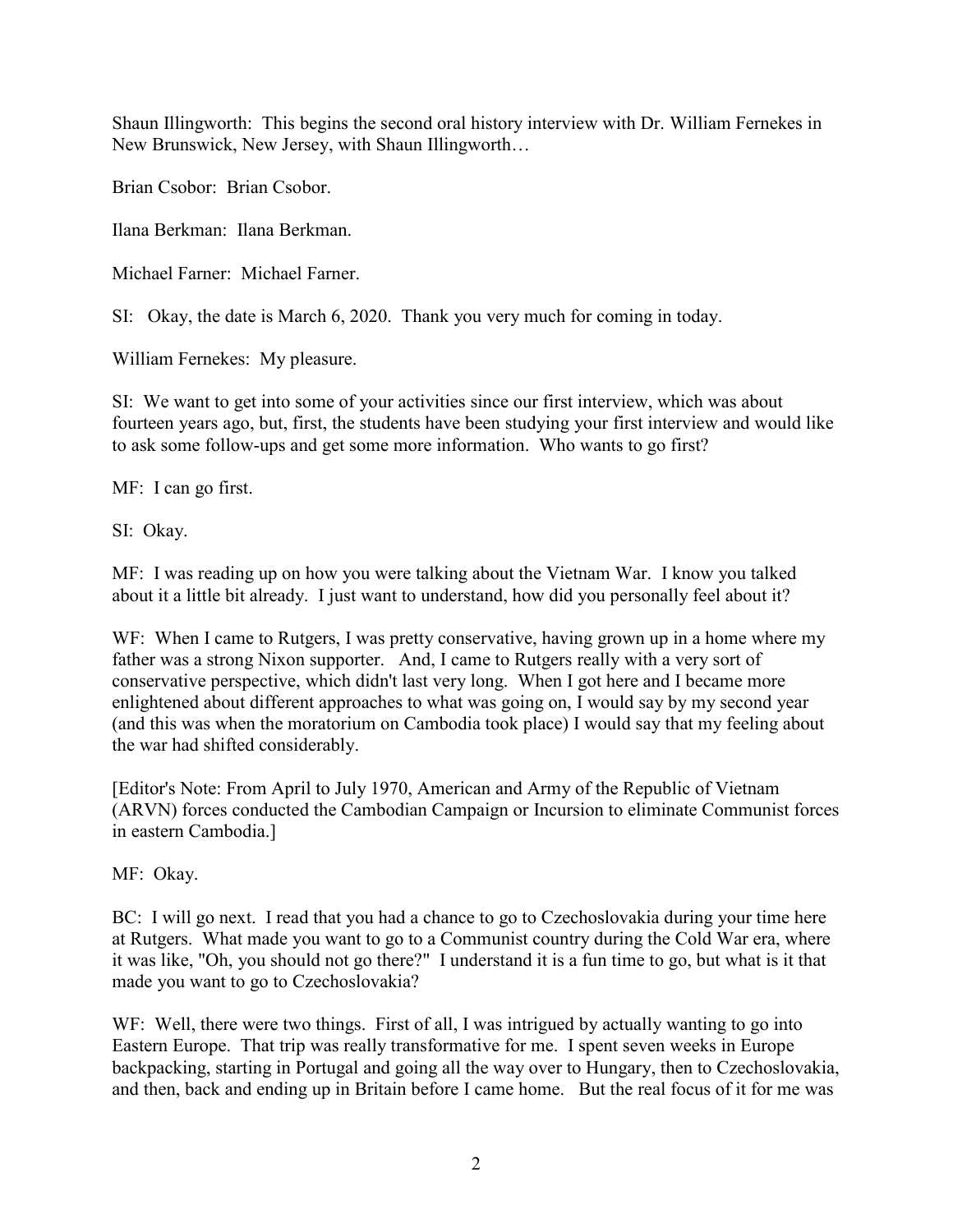to learn more about myself, on my own, and then, couple that with going to places I'd always wanted to go.

Czechoslovakia and Hungary both required visas. You could not simply show up and [say], "I'm here." So you had to get a visa. My friend Bob, my roommate, and I went to Washington to get the visa for the Hungarian Embassy. We go in and it was a scene right out of the Cold War. This guy walked down the stairs. I think he was pretty much alcoholic at that time, because you could smell him about ten yards away.

He says, "Go to the other room." Fine, we go to the other room. We fill out the forms. Then, they send the visa back to me, which was only good for three days. The same thing, I had to apply for the Czech Embassy and they sent it in the mail. But when you arrived, you actually had to show up and show the visa, and then, if you wanted to extend it, you had to go to the police.

So, to get back to your initial question, there were two reasons to go to Hungary, and then, I'll get to the Czech Republic. My roommate Bob's family, extended family, lived in Budapest. I wanted to visit them, which I did. I was very interested in (and have always been interested in) music. So, I wanted to actually go to some sites in Hungary. I went to the Bartok Museum [honoring Hungarian composer Bela Bartok (1881-1945)], for example, and I went to the opera.

Then, I got on a train to go to the Czech Republic. I went to the train station, I bought the ticket and they said, "Just buy a ticket to the border." I didn't understand that, because in the rest of Europe, you had a rail pass, in the Common Market at that time. There was no European Union at that time. All right, I get to the border. Now, I've got to buy another ticket.

[Editor's Note: In 1957, Western European nations formed the European Economic Community (EEC), also called Common Market, which established economic and political cooperation. In 1993, the European Union was formed, further uniting Europe.]

All right, so, the conductor on the train, who was a close alias to Nikita Khrushchev [Premier of the Soviet Union from 1953 to 1964], I think--I don't know if it was his brother or not (I'm kidding), he looked just like him--he takes me off the train with a guy from Argentina. We go to the ticket window. I give the guy the money. He takes the money but doesn't give me the right change. He took his percentage. What was I going to do, call the police? [laughter] No, I just got the ticket, got back on the train. The guy from Argentina had the same issue.

Then, we end up going to Prague. Now, the other reason I wanted to go to Prague was because it was less than five years after the invasion. In 1968, of course, they had suppressed the Dubcek Velvet Spring of that time. When you were in Prague, there were squads with submachine guns patrolling the streets at times. So, I go to Prague and Prague is a great music city, fabulous. Mozart's *Don Giovanni* was there [premiered in 1787]. I mean, this was amazing.

[Editor's Note: Alexander Dubcek, First Secretary of the Communist Party of Czechoslovakia from January 1968 to April 1969, attempted to pass reforms that guaranteed more civil rights, and Westernized the nation, a period now known as the Prague Spring. The Soviet Union and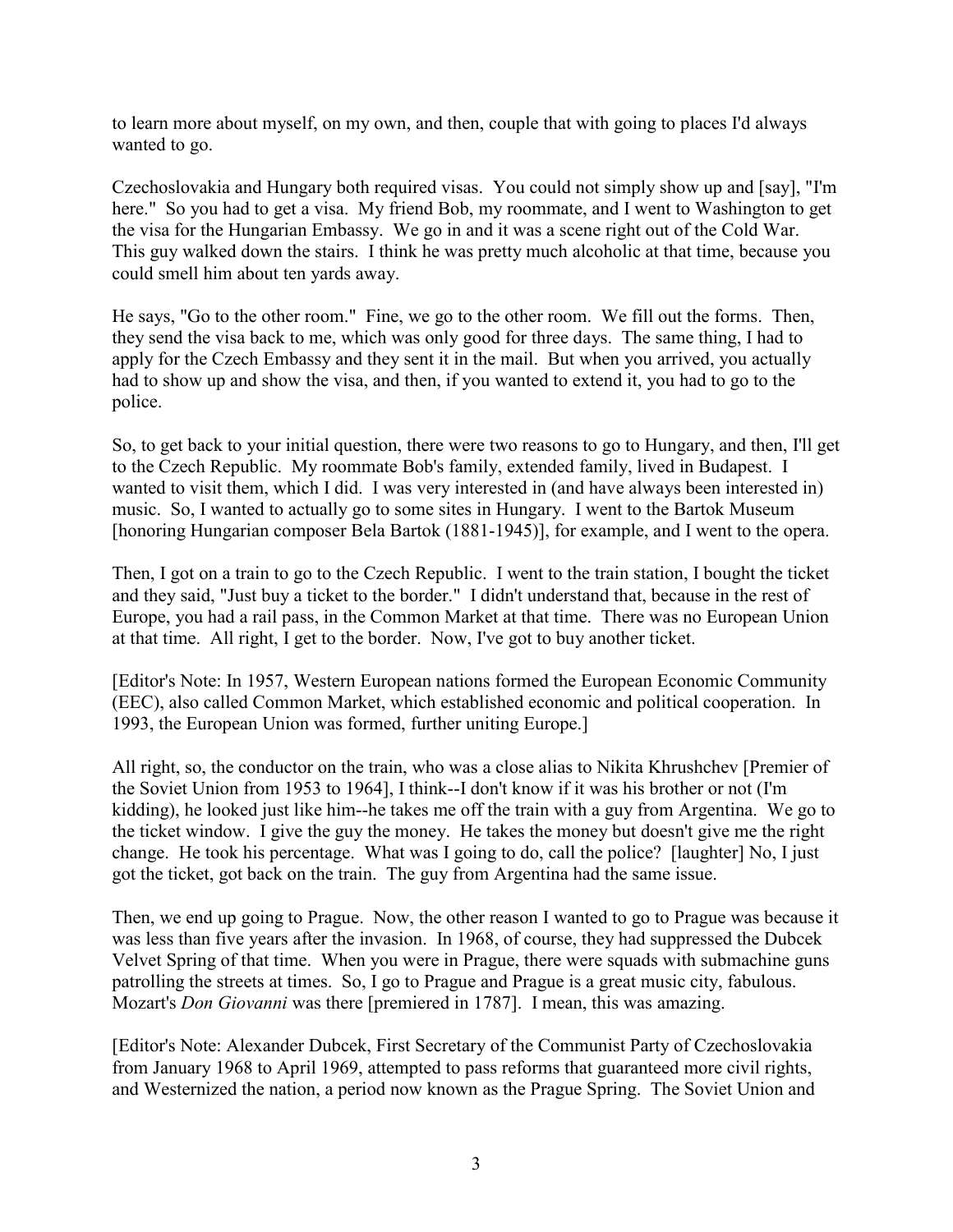other Warsaw Pact nations invaded Czechoslovakia on August 20, 1968, imposing a military occupation until the reforms ended and Dubcek resigned. The Velvet Revolution, peaceful protests in 1989, helped dismantle the Communist government of Czechoslovakia.]

In Prague, I'm inside a hotel lobby and there are all these other students. And when you're traveling at that time, you're looking for youth hostels and places like this, which are inexpensive. So, I go in there. I go in and there's no rooms for a single, none. Well, there's a guy standing next to me from Finland and he has two female friends. Well, there's no room for him, either. He looks at me, I look at him, and they said, "You want a room?" I said, "Yes, we'll do it." I stayed with him for two nights. I saw him, like, at night and that was it, okay, good. That was the type of thing you had to do. What, are you going to sleep on the street?

The other thing that happened, which is amazing, actually fascinating, was that because you were in a society where there was virtually no exchange with money outside of their closed economy, so they were desperate for US currency. Well, this guy approaches me in this other hotel lobby and asked me if I would exchange money. I said, "No thanks." He could've easily been part of the secret police. You didn't know. You just didn't know what was going to happen.

Prague, if you go there today, has been totally transformed, in terms of it's been cleaned up, it's been restored. At that time, it was very gray. I remember, on the famous bridge that goes across the Vltava River, the Charles Bridge, they had scaffolding that was all rusted. That's totally gone now. Then, on the way out of the Czech Republic, you're on the train to Nuremburg, Germany. They stopped the train and inspected people. No Czech money could leave--interesting, right?

MF: Did you ever take that train to Nuremburg?

WF: I did, I did. I was on that train. The inspectors walked down the aisle. They would look for people and spot check to see if you were taking any Czech currency out into what was, at that time, West Germany.

MF: Wow, interesting.

IB: What about your trip to Europe? What lessons did you learn that you applied to other areas of your life?

WF: Well, the most important was that I had already been dating my future wife and it made it obvious to me that this was the path to the future. I missed her a lot. Her name is Sheila. We've been married for forty-three years, got married in '76. She had come to Rutgers as the first class of women at Rutgers College in '72 and I met her because she joined the band. I was in the marching band. [Editor's Note: In 1970, the Rutgers Board of Governors voted to make Rutgers College co-ed. The fall semester of 1972 was the first semester that women lived on campus.]

I think the other thing that really came across to me was that all people are good. There are no hierarchies of cultures, that if you treat people with respect, they will do it to you as well. I remember one event that happened. This was quite interesting. When you go to Europe, at that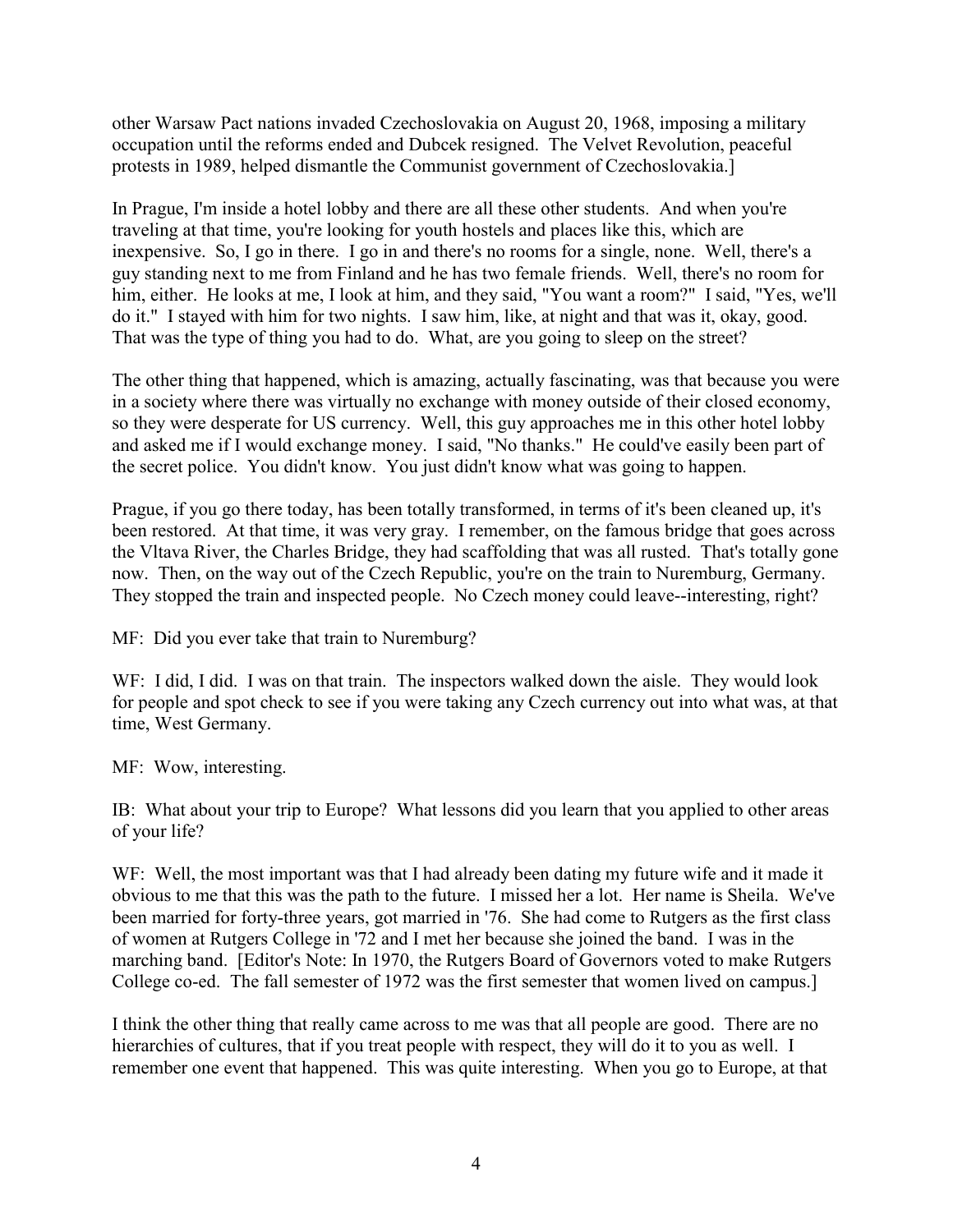time, many of these youth hostels were in older buildings and one was in a castle. This was in Nuremburg, actually.

Well, they had curfews. You had to be in by a certain time or they locked the door, or you had to be out in the morning. One in Milan, I remember, at seven o'clock in the morning, they kicked you out. They played all this Baroque music, like, at *fortissimo* [very loud] to get you up. You had to get out, okay, fine.

Well, in Nuremburg, this is like a barracks, right. You're in there, there's bunk beds and all. I had a bed; I was on top, I guess. Well, some guy comes over to me and says, "You're in my bed." I said, "No, I'm not." He wanted to make an issue out of it. You know what? A bunch of other people in the room started saying, "Hey, leave him alone." That was the end of that.

Then, I'm in Amsterdam and I'm sick. I had a bad cold. I really needed to get to London, but the only way to get to London on the rail pass was to go to Ostend, Belgium, to get a ferry. The scuttlebutt was that there were hundreds of people waiting and it was crowded. I wasn't doing well. I go to the airport.

My friend Bob, from high school, his father was a travel agent, had given me an American Express card for, like, an emergency if I needed it. Well, I went there and I got in line. This guy who was at the desk took pity on me and got me on a plane. He didn't have to do that.

So I just found that when you're traveling or if you encounter different people from different parts of the world, you have to approach them with mutual respect and dignity. I think that was a very important thing that happened to me, that you learn that on the ground--and that you could be self-sufficient without having to rely on your parents, because my father actually was very skeptical that I'd ever do this.

You know who had the greatest confidence in me? My grandmother. His mother gave me money to help on the trip, because I had made the money for the trip working at the Monmouth Racetrack the summer before as a busboy in the restaurant, but I came up a little short. She helped me out.

BC: Talking about music (I am a musician myself), what made you major in history as opposed to going for a music school right out of high school?

WF: Well, I wasn't as good. I wasn't a conservatory-level player. I was a pianist and a trombone player. I still play both, but the problem with trying to go to a music conservatory, if that's what you wanted to do, was that you really had to be very good--and I wasn't.

It has always been a great interest of mine and, when I came to Rutgers, I really took a lot of credits in music, basically a minor, about nineteen credits, but I shifted my major three times. I mean, I started as a journalism major, I went to English, and then, to history. I sort of felt more comfortable not making it a profession.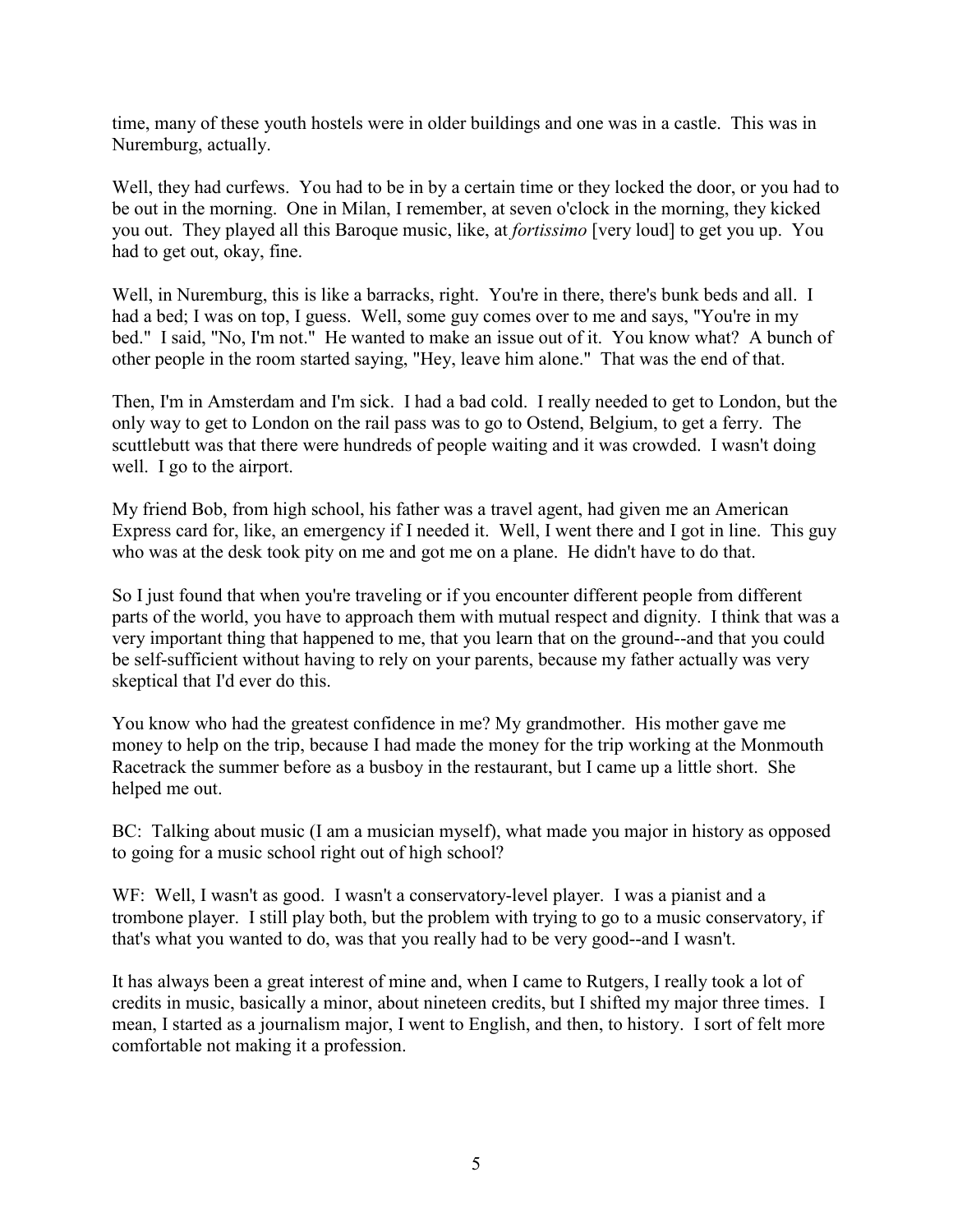IB: In your first interview, you talked a lot about band and the subculture surrounding the band. I was wondering if there were any other subcultures that you felt you identified with while you were here at Rutgers.

WF: Not really, I don't think. The band took up a lot of time. It was a pretty cohesive group, I would say, but the interesting thing then (and I think it may be the same now, I just can't verify this) is that the band at Rutgers was not a music major organization. If you had gone to the University of Michigan, for example, the marching band, it was all music majors, but here, it was everybody. We had people in the band who studied all week, showed up at rehearsal on Saturday, then, you never saw them again, because they were studying to get into medical school. There were other people from every part of the University in it.

It was the type of thing where you made connections there with people who were not necessarily [in your circle]. For example, at that time, Rutgers had five different colleges. So, you'd meet people from Livingston, from Douglass, from Cook, University College, things like that. It was a very unifying experience in the sense that everybody was coming together in that, but I would say that was the one sort of association I had.

[Editor's Note: In 2007, Rutgers College, Douglass College, University College, Livingston College and Cook College merged into the School of Arts and Sciences and Cook College became the School of Environmental and Biological Sciences.]

BC: In your last interview, the fabled "Soup" was the band director at the time, right?

WF: Soup Walter was the Glee Club Director. [Editor's Note: Francis Austin "Soup" Walter (1910-2000), Professor of Music at Rutgers College, served as the director of the Rutgers Glee Club from 1933 to 1983 and founded the Rutgers University Choir.]

BC: Was he also the band director at the time?

WF: No.

BC: Okay.

WF: Scott Whitener was the band director. [Editor's Note: Dr. Scott Whitener, Rutgers Professor *Emeritus* of Music, became the Rutgers Marching Band Director in 1966.]

BC: Okay. I was in the marching band here for two years. We had the fabled Soup Bowl, where it is the Glee Club against the marching band in football. Towards the end of the interview, you mentioned Soup. Do you have any memories of the band director at the time, anything funny or any memorable things, that might have shaped your time here at Rutgers? [Editor's Note: The first Soup Bowl, a flag football game between the Marching Band and Glee Club, occurred in 1967.]

WF: Oh, there are a lot of things, but I was the coach of the team the first time we beat the Glee Club.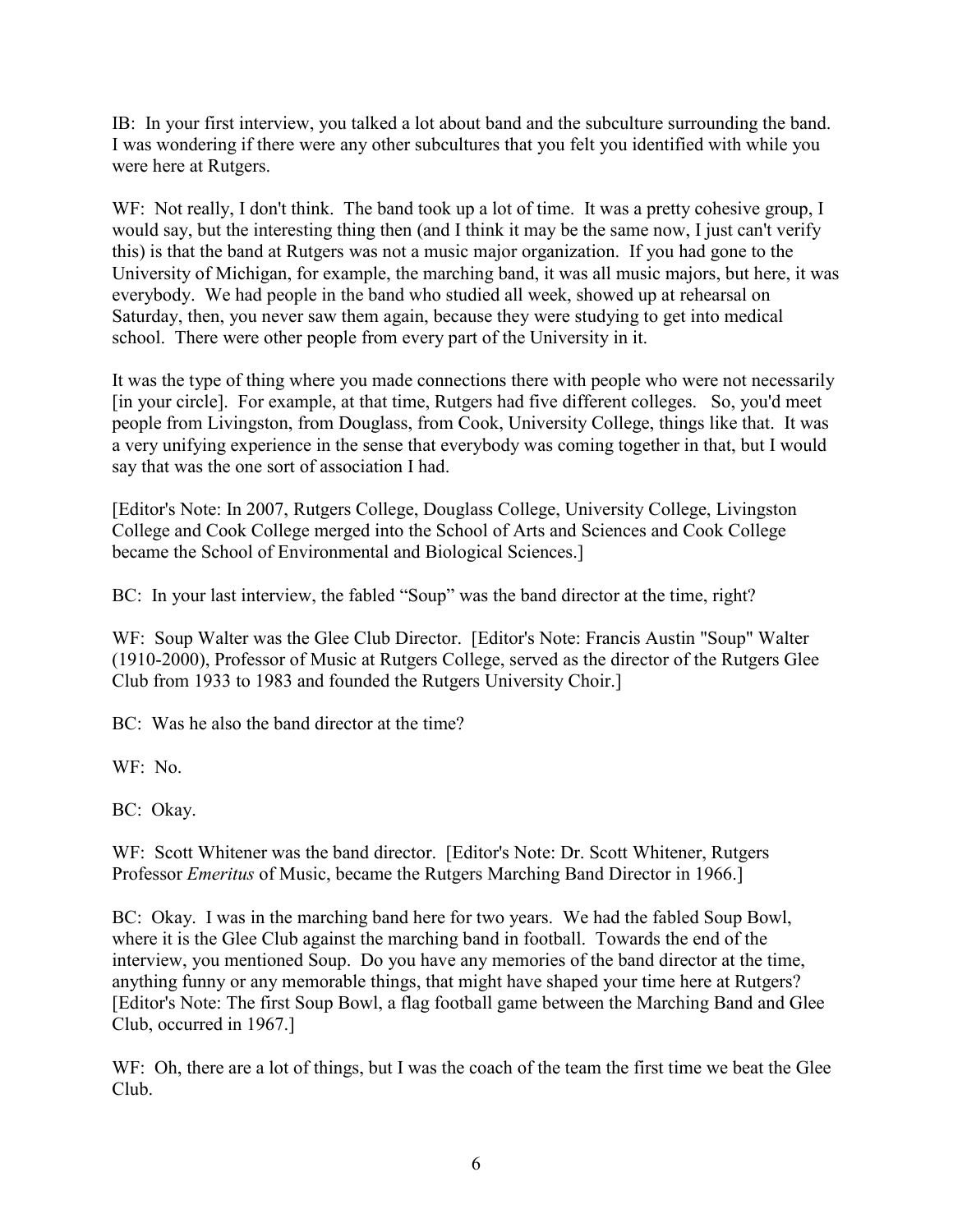BC: Wow.

WF: Not that that's going to get me in the Hall of Fame, but that happened. [laughter] Anyway, I'll talk about Soup Walter briefly.

BC: All right.

WF: "Soup" Walter was a legend at this school. I will say right now that it is a disgrace that this university has not put him in the Hall of Distinguished Alumni. He's been nominated multiple times and has never been put in. I think it's an absolute outrage.

Here's a guy who ran the Glee Club for over fifty years, who created the Rutgers University Choir in the 1940s, which sang with the greatest orchestras in the world. In fact, on the day after John F. Kennedy was assassinated, the Philadelphia Orchestra was invited to do the *Brahms Requiem* as a memorial concert on television. The Rutgers Choir was the choir. I think it's terrible that a guy like Soup Walter, who did so much for Rutgers, is not there, but, anyway, he was a very interesting fellow. [Editor's Note: President John F. Kennedy was assassinated on November 22, 1963, in Dallas, Texas.]

His teacher founded the Rutgers Music Department, Howard McKinney. McKinney Hall, which is on the corner of Easton and Hamilton, is named after him. Howard McKinney was the type of guy who not only created the Music Department, but he created a whole series of concerts and things like that. If you go back in the *Targums* in the '20s, you see this. It was like a course and students could go. All the greatest artists came to Rutgers. I'm not kidding.

But--Soup was his protégé, and then, Soup took over and helped him out in the '20s and '30s. Then, Soup took over when McKinney stepped back. An interesting anecdote, Howard McKinney was in Vienna when Hitler marched in; interesting, huh?

[Editor's Note: Dr. Howard McKinney, Professor of Music, graduated from Rutgers College in 1913 and joined the school as a faculty member in 1916. In 1919, the Music Department was founded and he was appointed as its first chair, a position he held until the 1950s. He also directed the Rutgers Glee Club and Rutgers Choir. In 1938, Nazi Germany annexed Austria.]

Soup, I took a number of courses with him. I took a course on opera with him, I took a course on symphonic music. The courses were given in the Music House, which you don't know where it is, but I could tell you where it is. If you go down College Avenue and go towards the Student Center (on the right where they have now erected the New Brunswick Theological Seminary, but you go further down) on the corner, there's a building, brown, looks like a house. That was the Music Department office of Rutgers College. They would have the courses in there.

Soup Walter was a character. He was an interesting guy in a lot of ways. Not only did he know a lot of people in the music world, but he was so well-respected as a choral conductor. Leonard Bernstein worked with him. Eugene Ormandy, there's a recording of Carl Orff's *Carmina*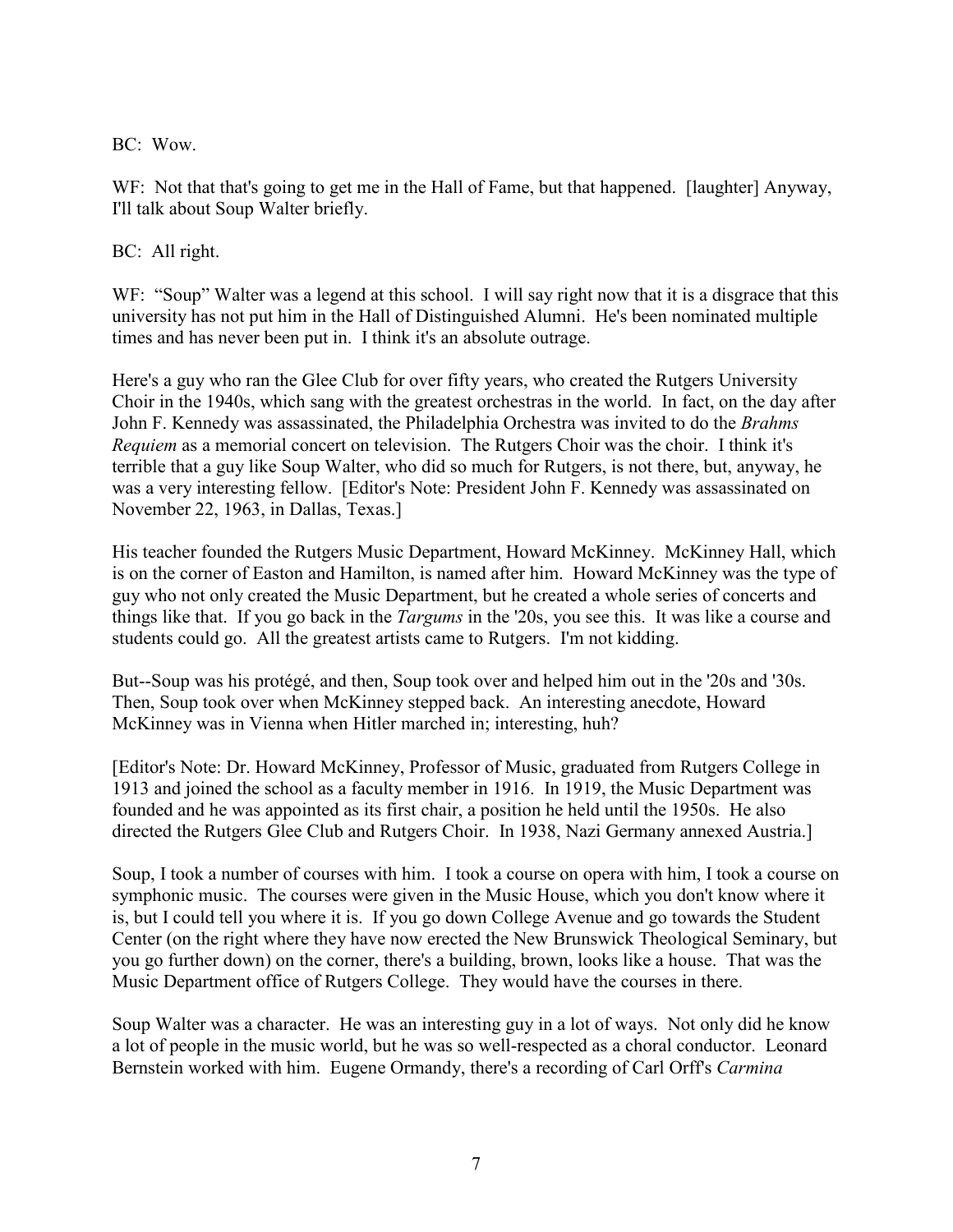*Burana* which is still in the catalog, which is still rated as one of the best, if not *the* best, ever done, and the Rutgers Choir sang it.

Anyway, the Glee Club and the band used to rehearse at McKinney Hall. So, I would see him a lot, because one of my jobs, part-time jobs, at Rutgers was, I would be the night monitor for the rehearsal rooms periodically, on like a Sunday or a Thursday. The Glee Club would be rehearsing and I would talk to him and things like that. He really was a fascinating guy. He had an awful lot of stories, which were very interesting.

I mean, one of the things he told us was how he was invited--it was part of the first performance of Benjamin Britten's *Peter Grimes* in the United States at Tanglewood. Serge Koussevitzky, who started the Boston Symphony work at Tanglewood--well, anyway, you can look it up. It's like 1946 or '47. Well, Soup was in the choir. He had these great imitations of Koussevitzky. It was fascinating; I can't do them. He was very funny.

[Editor's Note: English composer Benjamin Britten's *Peter Grimes,* first staged in 1945, premiered in 1946 at Tanglewood, a music venue in western Massachusetts where the Boston Symphony holds summer concerts. Russian-American composer and conductor Serge Alexandrovich Koussevitzky served as the music director of the Boston Symphony Orchestra from 1924 to 1949.]

Scott Whitener was the head of the band. Scott had been hired. Scott had played in--and he was a Julliard graduate, trumpet--the New Orleans Philharmonic, but he realized that [if] you want to get into the big-time in an orchestral job, it's very difficult. He went to Michigan, and then, he came to Rutgers, after he had been at Xavier, I think, for a year or two.

He really changed the band. Mason Gross is the one who said, "If we're going to go to the 1969 hundredth anniversary of college football," where Rutgers was invited to be the lead band in the parade, he said, "You can't send the current band." This was, like, 1966, '67. "We're going to step it up." Well, he's the guy who got Scott Whitener to come here, and then, Scott was the head of the band. He really made a tremendous quality experience for everybody.

[Editor's Note: Mason Gross (1911-1977) served as President of Rutgers University from 1959 to 1971. The first college football game was played on November 6, 1869, between Rutgers and Princeton. On September 27, 1969, the two teams faced each other again for a centennial game, which aired on ABC.]

MF: What other things did you do that really had an effect on you, besides the band?

WF: Can you be more specific?

MF: Music is one thing you wanted to do and you did that throughout Rutgers--what were some other activities you did?

WF: I initially wanted to be on WRSU. I was accepted as a broadcaster, but I didn't have the time. I did write some music reviews for *The Targum* [the student newspaper of Rutgers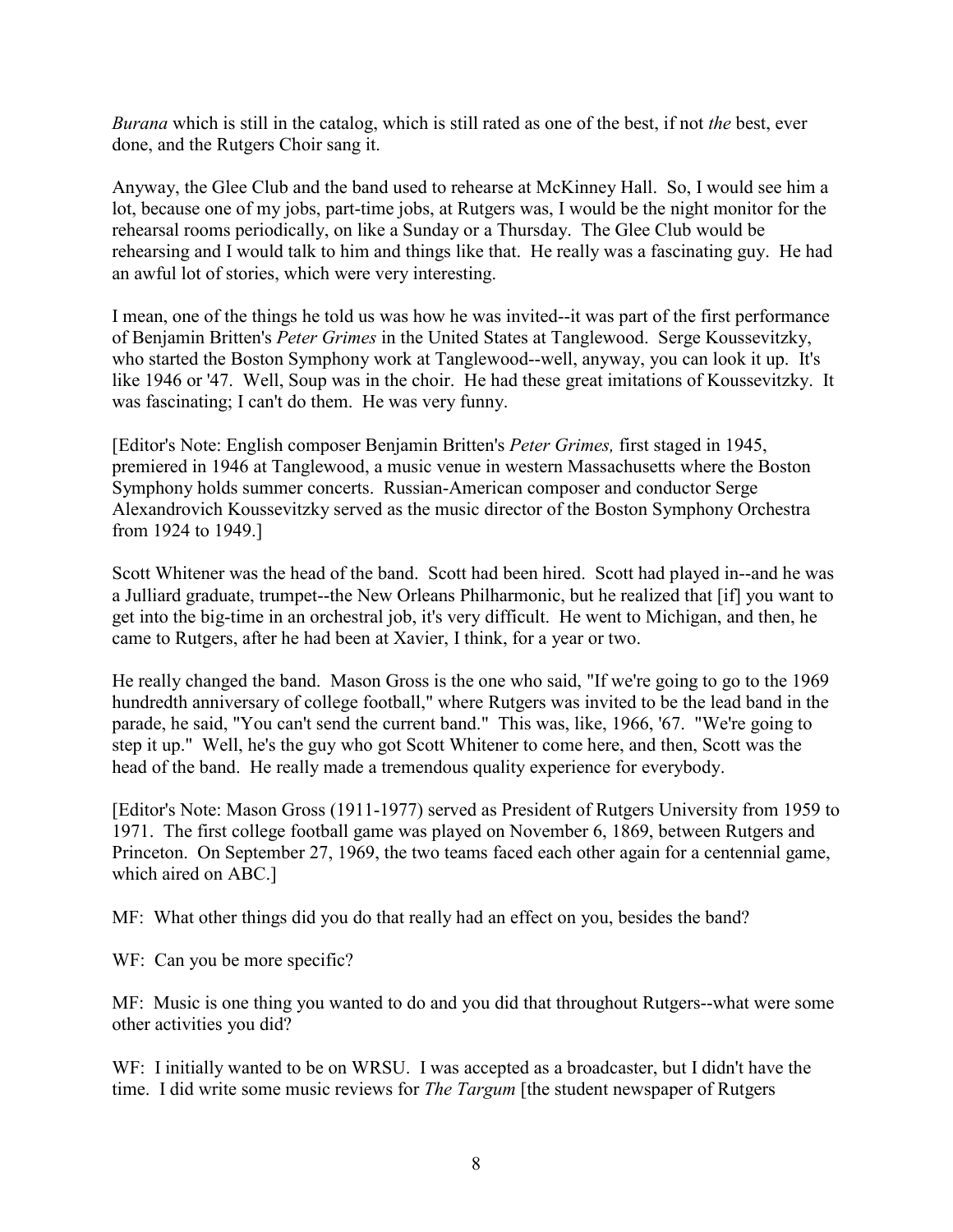University], because the College Avenue Gym is where they had the concerts at that time. I mean, Vladimir Horowitz performed there. All the big names came. They used to have visiting orchestras that'd come in--and the choir would sing with them, by the way--the New Jersey Symphony, and so forth.

The band honorary fraternity, called Mu Epsilon Alpha at that time, was hired by concerts and lecturers to do the ushering. So, we ushered the concerts. Sometimes, I would write reviews for *The Targum*. Bennet Zurofsky was the arts editor for *The Targum* at that time. Have you interviewed Bennett?

SI: No.

WF: Well, he's a character. You should talk to him. He was a very interesting fellow.

IB: In your first interview, you talked about your time living in Demarest Hall, about how you lived with African Americans and that was a new experience. I was wondering if you ever talked about that with your father, because you had said there were some things you did not share with him about that.

WF: I think my parents were a little concerned about what was going on on the campus, depending upon what took place, like unrest or students protest, things like that. My mother, I don't think had a prejudiced bone in her body, but I think she was dominated by my father. My father definitely had racial prejudice, but I don't think there was any issue about where I lived.

At that time, you couldn't stay at Rutgers unless you had a room on campus through a lottery after a point. You got a room if you were a freshman, if I'm not mistaken, but after that point, there were not enough rooms. I was on campus for the first three years, and then, didn't get a room the fourth year. We shared, my roommate Bob and I, and two other guys, had an apartment in Highland Park.

MF: When you were in school, did you notice anything about racial stereotypes? Did anything stand out to you regarding racism and how did that affect you?

WF: Well, I grew up in a pretty much all-white, suburban town in the Township of Ocean. There might have been two black students in our high school class, maybe. I think it was really an eye-opener for me to come to a place where you were going to encounter different people. Now, having said that, Rutgers today is light years different than the Rutgers College of 1970.

MF: Yes.

WF: And it's all for the better, by the way. The people who were in the hall with us (because we were in the bottom of Demarest and there are only three rooms on each side of the lounge), the people next to us were from Paterson. Larry Phyall is one name, I think. The other fellow's name was Steve Allen They had friends who came over from Livingston and other places. I don't remember any tension or anything like that.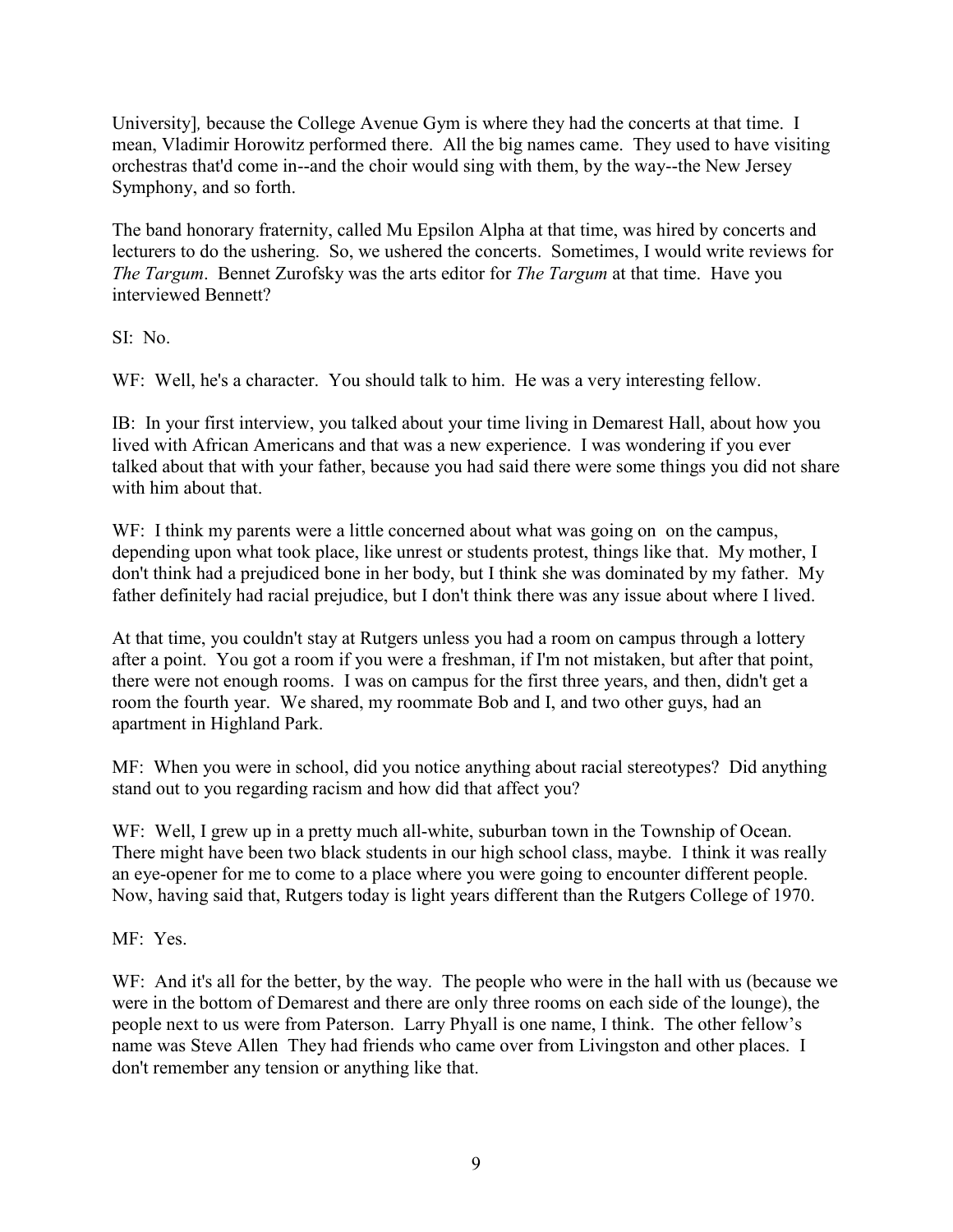I remember there were two guys from the next room over--one was from Pennsylvania, one was from Long Branch--they got a little testy, I think, because they didn't like the music that was being played or they didn't like some of the people coming over. I think the big takeaway for me was that it was the first time I had been away from home to live.

MF: Yes.

WF: I think you learn a lot about other people and you shed--at least I did--I shed those sort of preconceptions and stereotypes after a period of time.

SI: I am curious, because I am looking at how Paul Robeson's image changed during this period, from the late 1960s to the mid-1970s, as a student on campus, would you have even come across his name? Were they talking about him? Would you learn anything about Paul Robeson?

[Editor's Note: Paul Robeson (1898-1976) was an African-American singer, actor and Civil Rights activist. He was valedictorian of his class at Rutgers in 1919. Due to his support for Stalin, the USSR and the Communist Party during the McCarthy era, Robeson was blacklisted and had his passport revoked from 1950 to 1958, which prevented him from traveling to perform during those years.]

WF: Paul Robeson was invisible.

SI: Okay.

WF: I'll tell you where I saw his picture. In the library at Alexander, before it was changed, before they did a big addition to it, you could go downstairs and they had these big, leather chairs. I liked to go study there and sit. Sometimes, I'd fall asleep, [laughter] but they had these pictures, on sort of large swinging plates, of the graduating classes. I would go like this and go through them. All of a sudden, I saw a black face. There was Robeson, 1919--but, other than that, Paul Robeson was invisible.

Rutgers was ashamed of him, I think--not the people at Rutgers, I think the University was ashamed of him. I mean, Rutgers did nothing to help him, in my view, during the 1950s. I think it was a disgrace what happened to Paul Robeson. In my opinion, he is the greatest graduate of Rutgers of all time. He had the most talent, the most far-reaching impact. It was only really, I think, later in the '70s, after he died, that Rutgers started to sort of step up and say, "Hmm, let's take a look at this again," but I remember, in the early '70s, I mean, you couldn't find anything about him. I couldn't.

IB: How do you feel about Rutgers' recent public commemoration of Robeson and all they have done?

WF: It's about time. I think it's interesting that in the last year, when they had the hundredth anniversary of his graduation, they spent an awful lot of emphasis on it and I think it's long overdue. In the hundredth year of his birth, there was a wonderful exhibit that was here at Zimmerli [an art museum on the College Avenue Campus at Rutgers]. They also had an exhibit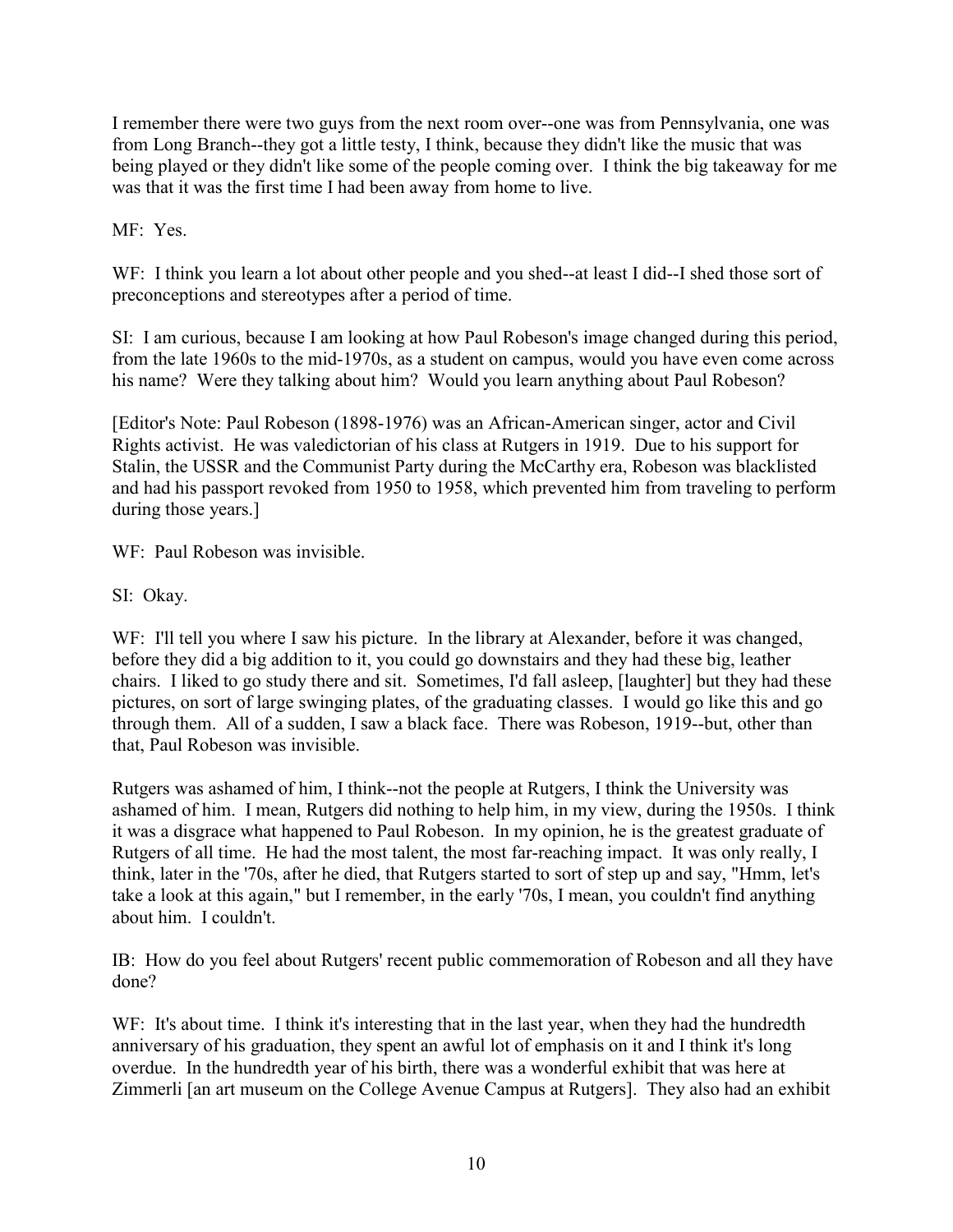at the New Jersey Historical Society in Newark. They both published books, which I think were very important in shifting the dialogue about Robeson.

Of course, his son, I think, was always an advocate. His son has now passed away, but I think what happened last year (which I think was better than had happened in the past) was, they got into other dimensions of Robeson's life. For too often, Robeson was simply a "communist" in the public eye. I think if you look at Robeson's life (and I think Rutgers did a better job last year), they talked about him as a human rights advocate. They talked about him as an artist. They talked about him as a person who was a precursor of the Civil Rights Movement, a person who opposed colonialism. I think these are important dimensions of him.

One of the interesting articles, if you go back to that book that was published on the hundredth anniversary, Robeson was a book collector--a fascinating article in there about him and the books that he collected, because, when he was on the blacklist, he hardly made any money. He had a big house. He and his wife and his son had a big house in Connecticut. They had to go away from that. He ended up living in Harlem.

I had a friend when I used to teach at Hunterdon Central High School. His name was Bill Sewell. Bill Sewell was an English teacher and he had been at the school for a while when I got hired in '74. We would talk about books and stuff like that. One day, he said, "I never told you this story," but he used to go to Strand Bookstore in New York. It's a huge used bookstore, right. He said he picked up a copy of William Blake's poems--inside the front cover, Paul Robeson's name.

SI: Wow.

WF: It was Robeson's book, but that article in the anthology about Robeson is very interesting, about how he was a bibliophile.

SI: Any other questions about the first interview?

MF: That is it for me.

SI: Okay. We can always jump back to that, but that might be a good segue, because one of the things in-between your first interview and now is, you retired from the high school. Can you tell us a little bit about those last few years of your career at Hunterdon Central?

WF: Sure. I always looked at the whole issue of retirement as not an end, but another stage in the chapters of life, you might say. I reflected on my father. Actually, when my father retired from being a claims adjustor in the Allstate Insurance Company, he never worked again. I looked at that and I said, "I'm not doing that," because I think that sort of indolence is not good. It's not good health-wise. It's not good for your emotional health or your physical health.

I had always kept it in my mind (my wife and I talked about this a lot) that I would leave when I felt good about what I was doing. The famous opera singer Beverly Sills retired when she was fifty-one years old. You know what she said? "I'm going to retire when I'm still good enough to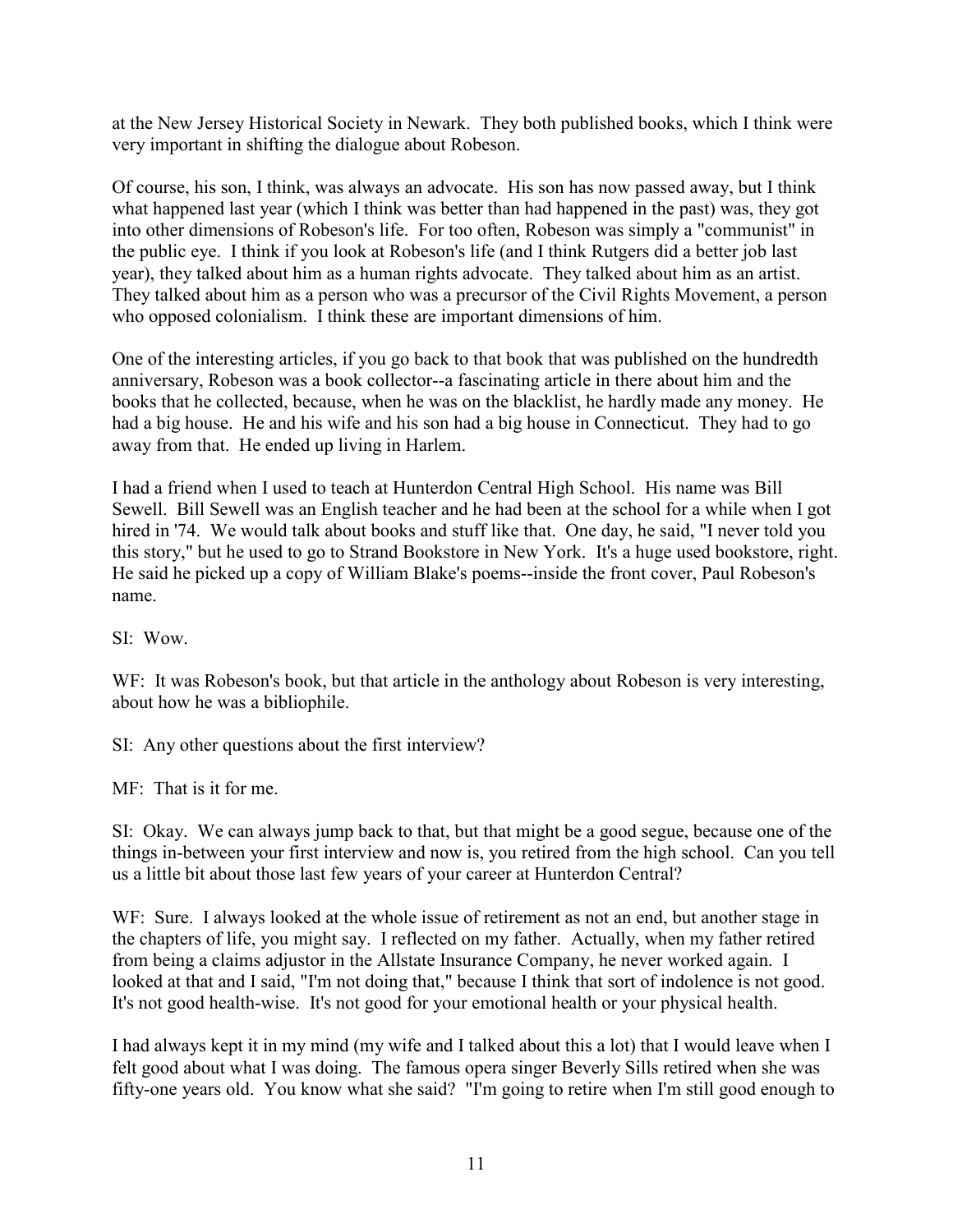be acclaimed by the public." She said, "I'm not going to go after that." I always felt that was a great thing.

At the time that I retired, which was at the end of the calendar year of 2010, I still felt very good about what we had achieved and what we were doing. I didn't want to walk out feeling like, "Oh, I can't get up in the morning to show up," because, honestly, I can tell you, in thirty-sixand-a-half years of working at that school, I never got up and said, "I don't want to go to work." Leaving was simply this step towards something else, rather than the end of my involvement with education.

MF: When you worked in Hunterdon, what made you love to work there? You said you never had a day when you would wake up and not want to go. What was that key factor that really drove you?

WF: I'd say there were a couple of factors. First of all--and this is a generic statement about teaching and I tell this to the students I work with here at the Grad. School of Education--you need to like adolescents. If you don't like them, don't get a job teaching middle or high school. I never lost my interest in the students. I felt that the students always would teach you things about how to respond to issues or their lives and how you could help them. I always found that to be a very sort of enlivening and important thing.

The second thing was that I had a good place to work because it promoted intellectual growth. There were very few people at the school who, for lack of a better term, were stagnant intellectually. You looked at those people and you said, "You don't want to be them." The school actually promoted the idea of a culture of professional development and growth. I wouldn't say that was consistent, but I would say, over the long run, that it did happen more often than not.

I mean, I had three sabbatical leaves--that's rare from a public school. They supported that type of thing. They're still giving them out. In fact, I have a former colleague who just went to Northern Ireland to do research for his dissertation on the Civil Rights Movement in Northern Ireland. They gave him a half a year. He had to compete for it, but he got it. They also supported my entire graduate study here. I didn't pay a nickel for going to get my doctorate and my master's degree. They paid the whole freight. That was good, because I think that also supported your idea that when you're a teacher, you always have to be fresh and learn more.

I think the other thing was that they respected and recognized the importance of paying people well. You may not find this believable, but it is true--there were school districts in this state, when I got a job at that school in 1974, that were paying teachers less than six thousand dollars a year. It was only when Governor Kean became Governor of New Jersey [1982 to 1990] that they raised the minimum salary to 18,500 dollars. I made 8,400 dollars a year as a social studies teacher in my first year. That was much better than some districts in the State of New Jersey.

The district had a good reputation for supporting those things. I felt that it was a good place to work. It wasn't like you'd get up in the morning and say, "Boy, I'd better get another job, because this place is really going down the drain," no.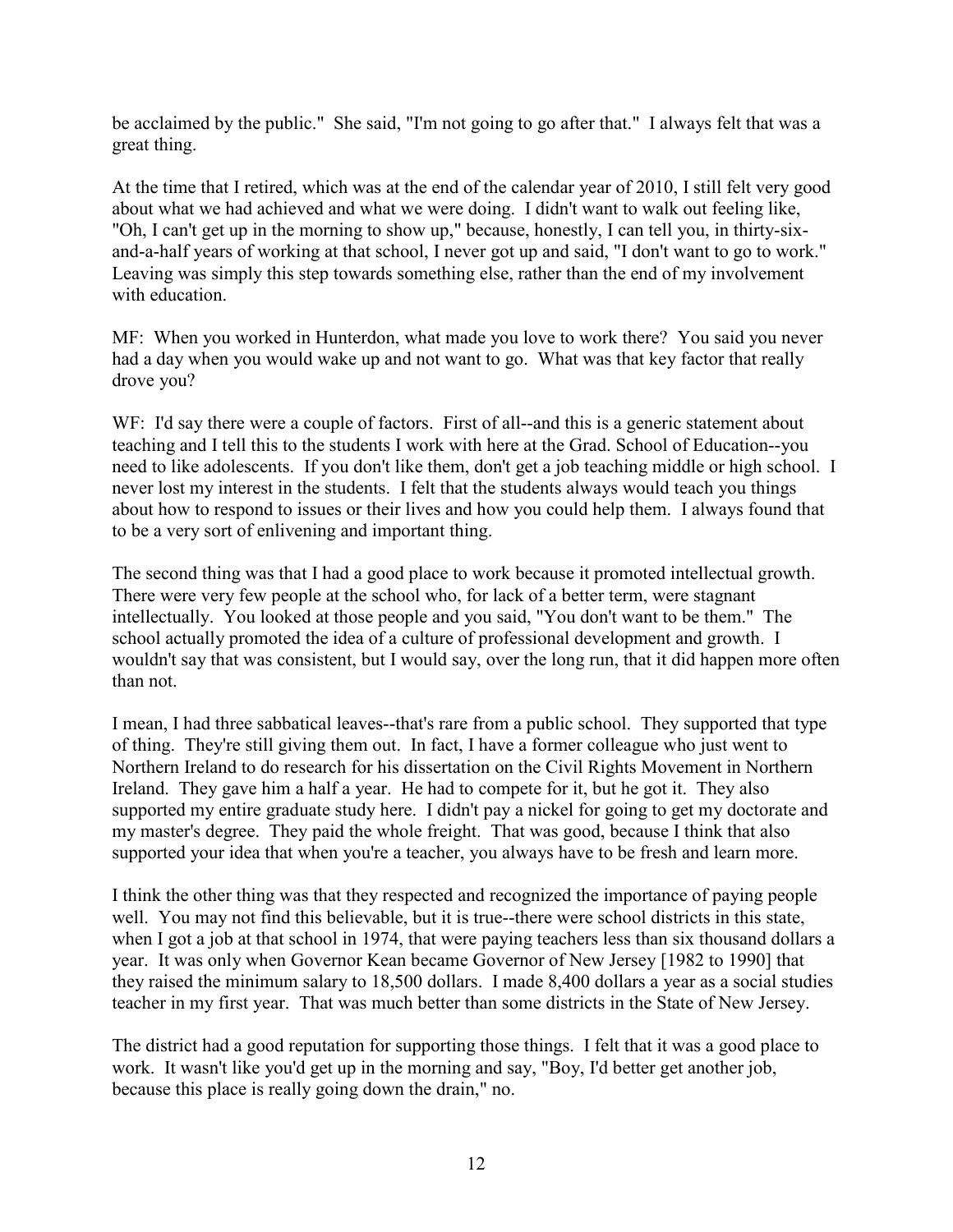BC: From being a teacher to a supervisor, what were some of the biggest differences? Was there anything that you liked better being a teacher than a supervisor?

WF: Well, I think we have to define terms, too, because, today, if you are a middle-level administrator in a public school, more often than not, you will not teach any more classes. To my view, that is a bad thing, because I insisted that I would continue to teach when I was a supervisor. Many of my colleagues did not.

I always felt the critical factor was that if I'm going to tell a colleague and say, "Here, this method, you might want to try this," if I couldn't exemplify that, then, they're not really going to see that what I'm doing and telling them to do or advising them to do has much merit. I have to sort of be there and do it. I always told them, "I won't ask you to do anything I wouldn't do."

So--when you moved into middle administration, you were no longer in the union, for one thing. It was a separate association then, principals and supervisors. I still work with them, but that was a separate bargaining unit. The other part of it was that the most difficult thing (or the biggest challenge) was that you were no longer on the same level as them. You were now writing their evaluations. You were now writing their observations of classroom teaching. You were now overseeing the budgets and all this stuff.

My feeling was that I wasn't going to rehash the past. In fact, you've interviewed my former boss, George Gazonas. George retired in August 1987. I made my mind up that I wasn't going to talk about what happened before. It was, "We're moving ahead and we'll forge a direction together." I think that was the thing that I had to decide; I think it was the right decision.

BC: Did any of your colleagues in the school, say, someone who was a math teacher, got bumped up to math supervisor, follow the same philosophy, where they would still continue to teach a course?

WF: Some of them did, some of them didn't. I really didn't explore it with them. Some of them, I think it would be very difficult because they had more than one department. I mean, when you have thirty or forty people to supervise, it's more difficult. Still, I did it and I had twenty-five, twenty-six people. Now, I wouldn't teach all year. I might teach one course, but, still, I mean, the contact with the students, you have to understand the challenges those students are facing. If you're distant from that, I think it's harder.

I'll never forget this; this is an interesting story. I had a colleague (we hired a person, she's still at the high school) who worked at another place in Monmouth County. She didn't like that school and she applied for the job and we hired her. Then, the first year she was there, (at Central) she came in and she had some difficulties with parents. We talked about one of the issues and she said, "Well, this parent doesn't like the fact that I told the student, 'Mrs. Jones,'" I'm making the name up, "'Your son is a 'B' student,'" and he was in an honors class.

I said, "Do you understand how that comes across when you say that this student is a 'B' student?" She said, "What do you mean?" I said, "You have now categorized the student. The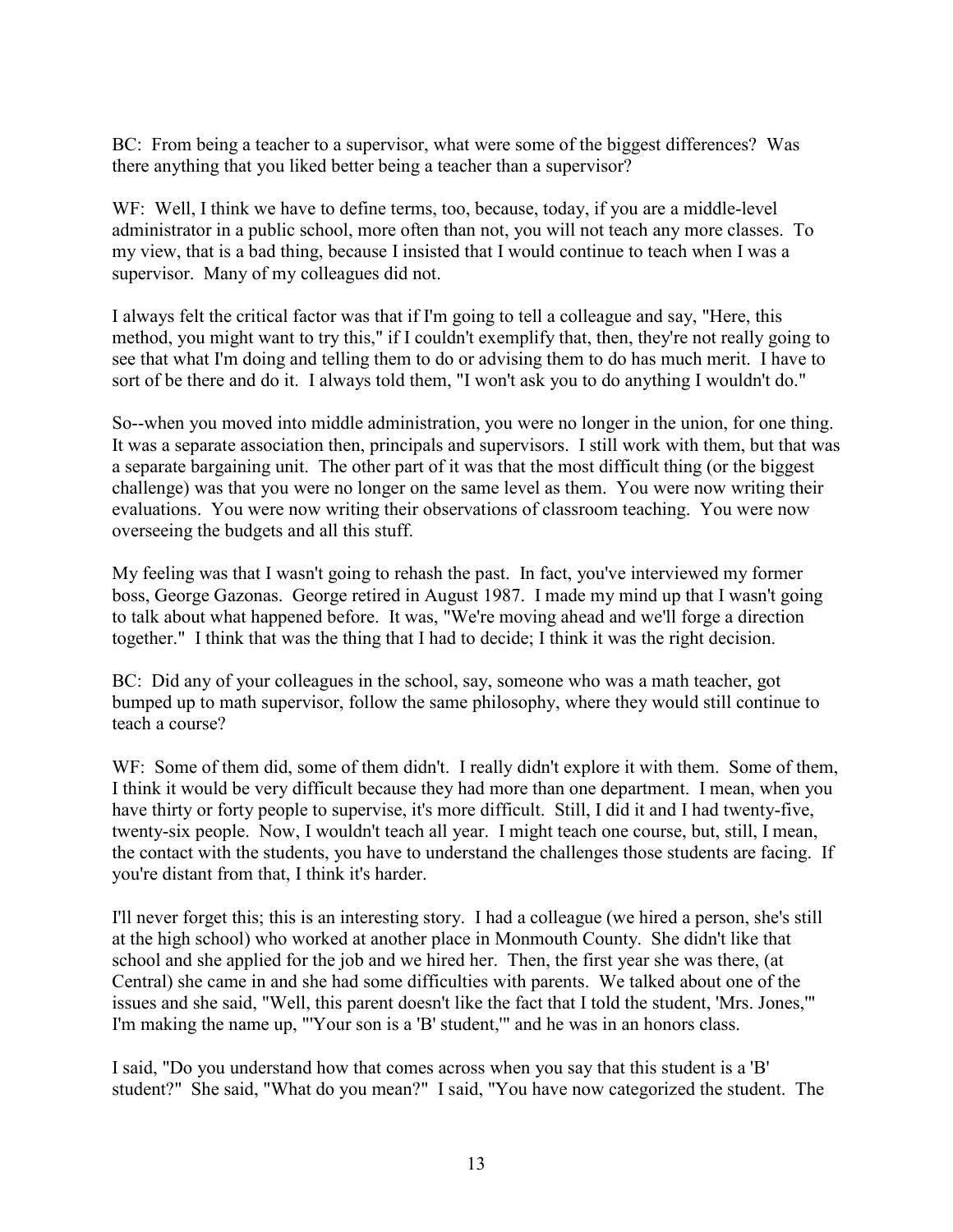fact that the student has a 'B' now doesn't mean the student will always have a 'B.'" She sort of looked at me and I said, "The problem is that you have now given the parent the impression that you have categorized the student and that is the way the student will stay." She understood.

The reason I'm bringing this story up is that there is no way of knowing the potential of every student based on one marking period or one thing they've done. There was a teacher--we used to have a workroom at the high school. It was divided into different locations. There was a freshman faculty. I was in the freshman house for the first four years. This guy was an interesting guy. His name was Leo Karpinich. He was an immigrant from the Ukraine. His family had been displaced and deported by the Germans to Germany as forced labor during World War II. He ended up coming to the United States and he taught German.

I remember, some people would go on and on about, "Well, these students…" or this, that and the other thing. Leo is there and I'm a new teacher. He says, "Bill, I'm going to tell you something. You have no way of knowing how a fourteen-year-old is going to be when they're twenty-five or thirty. One might be a bank president, but maybe they got five detentions when they're fourteen years old." [laughter] He said, "Don't listen to that stuff." He was absolutely right. I think you have to understand and empathize with the student and recognize how much you don't know.

MF: I want to bounce off that. You were talking about how you had your certain practices in certain positions that you went on to be in--did you see any practices that you particularly did not like from your colleagues?

WF: I would say that the teachers who were not very effective, (A) engaged in the type of behavior I just talked about, sort of categorizing or stereotyping at times. A second thing is, I think they didn't grow professionally. They were unwilling to take criticism or they were unwilling to change because they "knew the answer," you might say. And there were some, I think, that just had all the best of intentions, but they--teaching is a stressful job. It's a six-day a week job. If people don't want to do the work, then, maybe they just realize that it's not for them and they start to cut corners.

That's why I tell students at the GSE [Graduate School of Education], I say, "Listen, if you want to do this job, you've got to be prepared to do a lot of work outside the building. You've got to be prepared to work on Saturday or Sunday, because I don't see how you can do it well otherwise. If you think you're going to show up, grade every paper in the building, go home and there's not going to be any relationship between what goes on at home or what goes on in school, I think you're misleading yourself."

I'll tell you the other thing that's different now, the twenty-four-hour contact, because the Internet has made the whole idea of constantly being contacted almost a given.

BC: Yes.

WF: One thing I refused to do--I refused to do this when the Internet became involved, when the schools got involved and I still do it today--I will not (I shouldn't say not today, because it's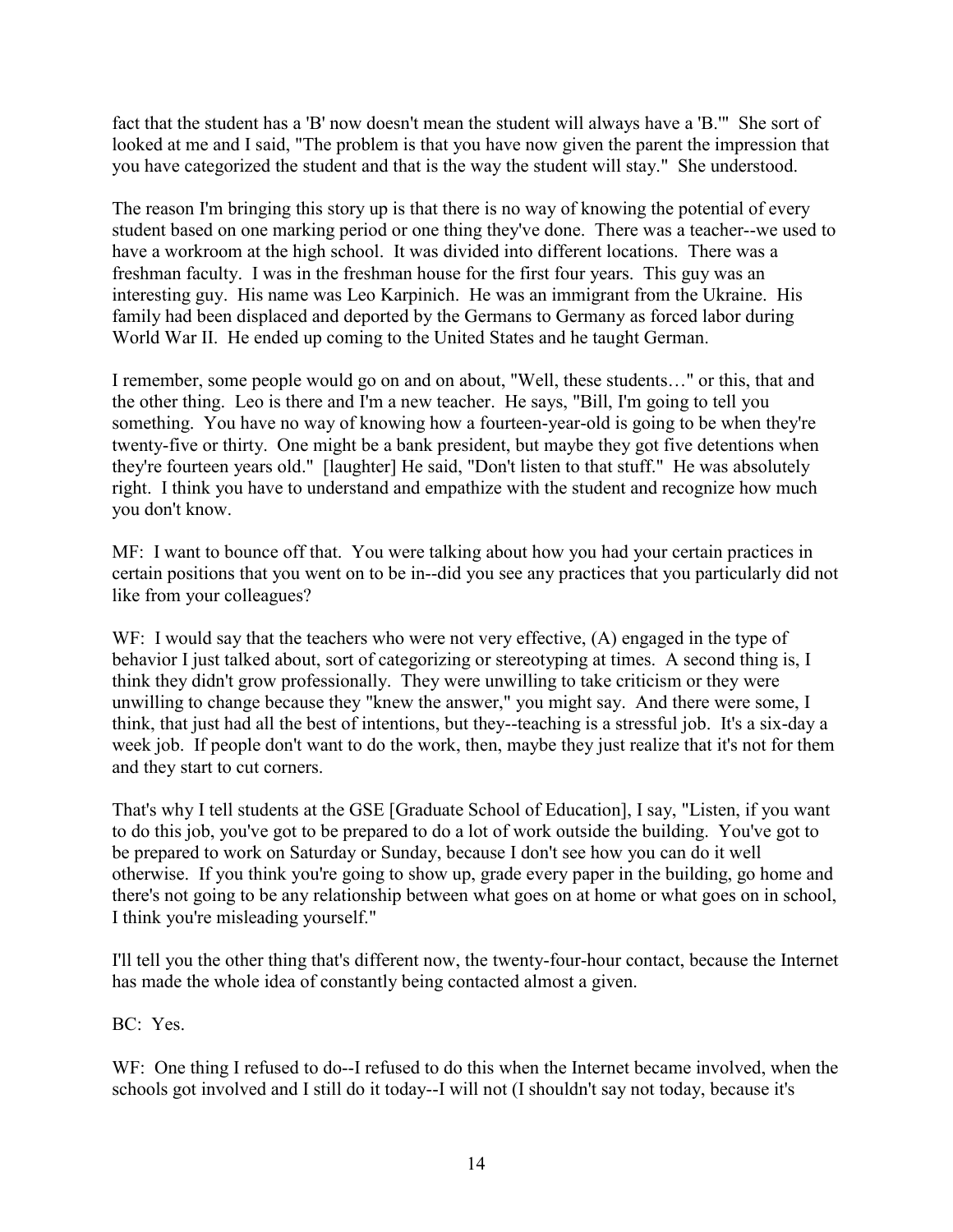different when you teach in a university), but I refused to read my school email at home. I simply refused. You know why?--because the problem is going to be there tomorrow.

If it's an emergency, it's a whole different ballgame, but, if some parent wants to know, "Did Joe or Jane get an 'A' on the test?" they can know that tomorrow, because if I don't establish a barrier, in a sense, between life at home and life at school, it can be consuming. I try to reinforce this with the students, that there has to be a balance.

Shaun, I'm sure you see this with your wife. She works as a teacher. There has to be a balance. If you don't have it, you can be consumed by it.

SI: Going off what you said about the teacher kind of labeling a student a certain way, part of that can also be systemic, though, in tracking and things like that. That is nationwide, but did you see those practices having a particular profound effect in any way at your school over the years?

WF: I would say that the intensity of concern about moving students into advanced placement became much more an issue in my last few years at the school. I did not support it, I did not like it. In fact, we were given a direct order that we had to create an AP United States history class by the superintendent. This was in the early 2000s. We already had an honors class, but that wasn't good enough--they had to be AP.

Now, if you go to the school, I'm sure you could find that they have every AP course in social studies, but, to me, it has become very different than what Advanced Placement originally was, which was to provide [for] students who wanted to get college credit or the opportunity to get college credit. Now, I believe, it has become a pathway to a résumé builder so that they can get into certain schools. The number of AP classes you have on your transcript becomes the mark, not necessarily whether the AP course is a better-quality course than anything else.

We had a guy who was a guidance director they brought in from West Windsor during the period (the last ten years I was there). He used to talk about how we have to have more APs because University of Virginia won't even look at your application unless you have five AP classes. I think that misses the mark about what public education should be. My position (and I think it's a minority position now) is that there should be a quality education focused on developing thoughtful citizens that takes place before you exit the secondary school.

We have no guarantee that people are going to go to college. We have no guarantee they're going to go and engage in any type of learning about what it means to be a citizen after that. If we don't do it before they leave high school, I don't think it's going to get done very well. That's my position. I don't think that's a majority position, unfortunately.

SI: A lot of the literature on tracking focuses on its impact on reproducing class and racial prejudice. Looking back now, could you see any of those factors in effect?

WF: Well, Hunterdon Central was not a very diverse community. It was really a pretty much all-white community, but it was class diversity. When I started at the school, we had two full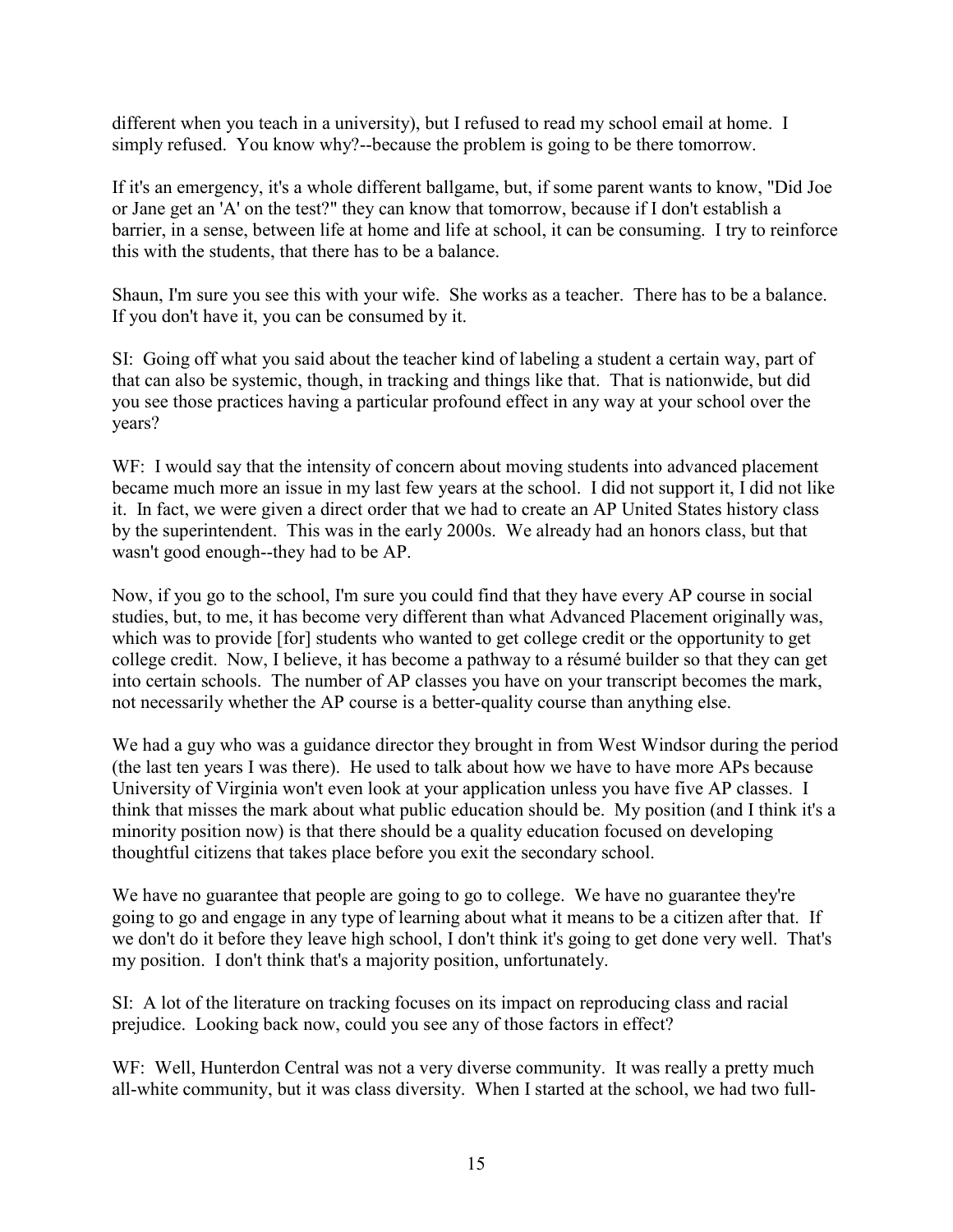time teachers of agriculture. It was both rural and suburban. Over the years, it became entirely suburban. They got rid of industrial arts, they got rid of agriculture and you had pretty much a college entrance focus.

The issue of racial diversity was not there. The last ten years I was at the school, we got more and more diversity, but, still, it was small. The greatest amount of diversity, the biggest challenges were coming from limited English students who were coming to the community, Latinos primarily, but not only, Vietnamese also. The problem you faced, I think, was making sure that those students did not get placed only in the lowest level. I don't know how they're doing now with that, but we worked hard to develop programs so that the transitions would be more effective.

It is a difficult task, because some of the students who would come in who are recent immigrants hadn't been in school for two years and they had absolutely no cultural context for, like, learning United States history. They didn't know where Mississippi was, and it's not their fault. They just didn't have that background. You had to devise a program that would actually provide that, but also try to advance them through the cognitive development of learning.

Then, I think the other thing that was happening in terms of this division was that with the intensity of creating this AP [curriculum], then, you start to see, well, there's the AP group, and then, there's the others. Then, you've got students who really are challenged with reading or other places. My feeling was, this overemphasis on AP exacerbated some of the divisions.

IB: Do you think schools' focus on college prep is a detriment to the public education system?

WF: I don't think it's a detriment in terms of providing students with the opportunity to advance to another level of education, but I do think that an overemphasis on sort of status-seeking to get into elite schools distorts not only the choice of courses they can take, but also the purpose. There's not enough discussion of citizenship education--and I don't mean just in social studies, I mean across the board in public schools--because a citizen is not only developed in the history class. That's one of the issues I think is under the radar; they're not talking about that too much.

The other thing is that when I came here to teach at the GSE part-time, one of the things you also find out is that by teaching students who have been through the system (now that are college graduate students), yes, you find interesting stories from them about what they're encountering and how they got to where they are. I think there's an enormously sort of fragmented landscape of higher education in this country. You see people who've come from, for example, going to community college, then to Rutgers. Then, you've got people who got into Rutgers and maybe get into the Honors College. Then, you've got people who went to other schools and came here for their graduate degree.

It would be interesting to actually study their perceptions of their own post or pre-collegiate experience to see how that all worked out, but I'm not against that. I'm saying that I think we don't have enough emphasis on what it means to be a human being, sort of a broader, more developed human being. I think that is part of the problem we face, because we have to redefine, in my view, the purpose of the, for lack of a better term, secondary education.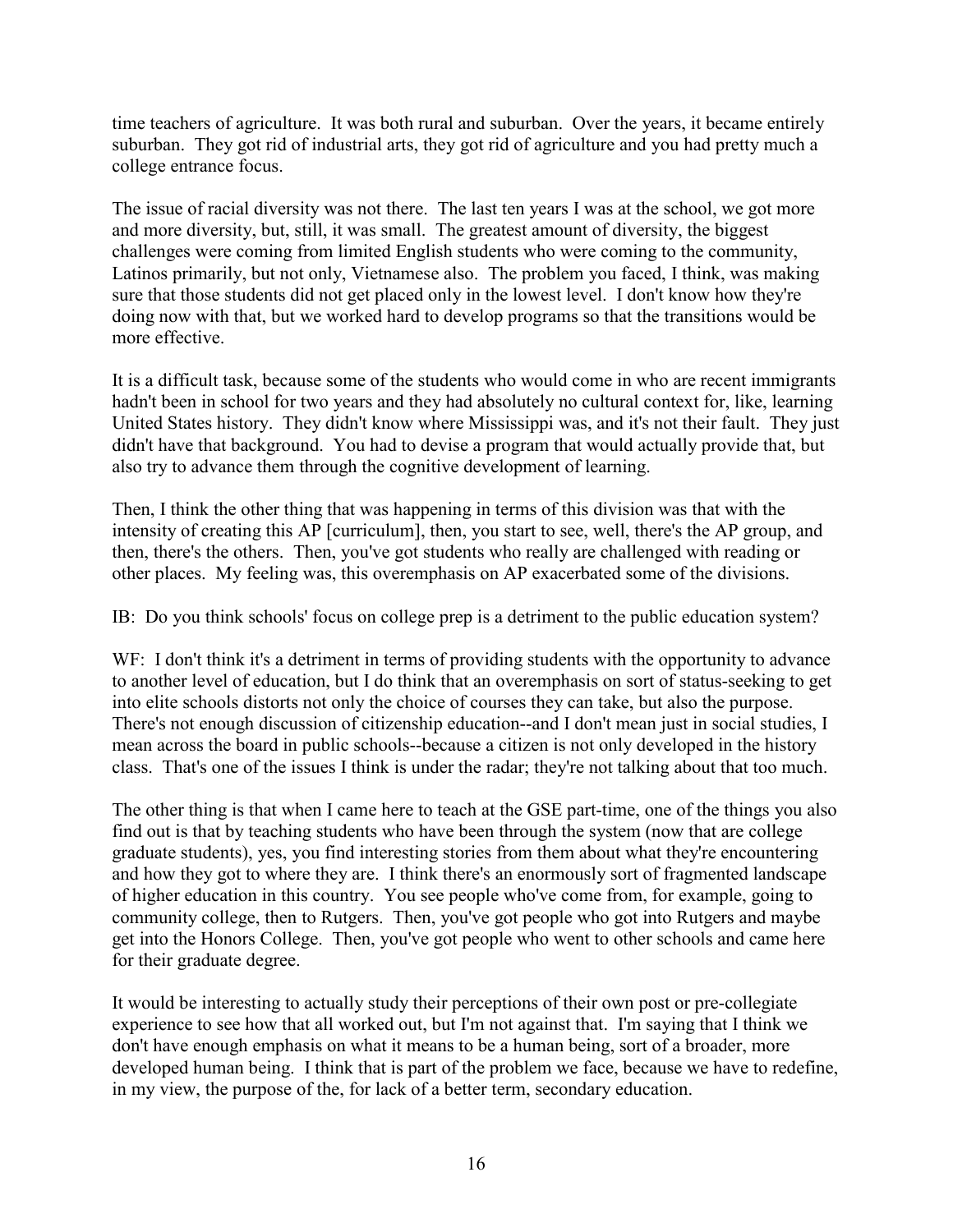BC: As an administrator at Hunterdon Central, did you try to bring up this idea of empowering students to be better citizens? Were you met by pushback from higher administration?

WF: Well, there are two issues about that. Number one is that schools are still very traditional in how they organize themselves. I think this is another big problem or challenge that this school has faced, public education faced. We're still organized by disciplinary boundaries. Most schools have a social studies department, an English department, a science department, a math department, and the tendency to have territorial control is very strong.

If I'd say, for example, at a meeting, "Why don't we focus on having students do service learning?" then, somebody might say, "Well, that's going to take time away from the math department," and, "Well, we can't do that because of this…" Then, athletics would say, "Now, wait a minute, we have to have a schedule for the buses." I'm not saying everybody complained, but the point would be that we're not talking about the child, we're talking about territory.

When I talk to the students at Rutgers here in the class, I say, "You need to put it in the perspective of the child, not because you think it's better to teach medieval history, but how is it going to benefit the student? What's the students' perspective? What's the benefit to them?" I don't think that conversation happens that much. I think it should happen a lot more. I think that shift would be good.

The other thing is that we still do things following what I would consider to be almost obsolete preconceptions. Why do we have 180 days of school? Why don't we go all year round? Why are we starting high school at seven-thirty in the morning when everybody knows, the research says, that teenagers learn much better if they start at nine o'clock? There are these barriers, these sort of traditional ways of thinking.

I can tell you, one of the things where I used to work, "Oh, we can't change that starting time of school." You know why? because we have a bus agreement with the elementary schools and they have to work with the buses at a certain time. "When would the athletes practice?" Sorry, I don't think that's a reasonable objection. I think it's better to have the students learn better, rather than worry about whether the athletes are going to start practicing at seven in the morning or at three-thirty in the afternoon--but I didn't have the majority, see. [laughter] The parents also would object.

SI: Again, we can come back, but, since you have been talking a little bit about your teaching at the GSE, can you tell us how that came to be and how that started?

WF: Sure. When I was planning to retire, I gave the superintendent six months' notice that I was retiring, because I thought it was only fair that they would have a full transition. What happened was that I wrote some letters to people I knew in the field, because I had taught at the GSE, on and off, a few classes over my period when I was still teaching at Central.

I wrote to Dr. [Benjamin] Justice, who is the head of the Educational Theory and Policy [Department]. At that time, he wasn't the chair, but he was running the Social Studies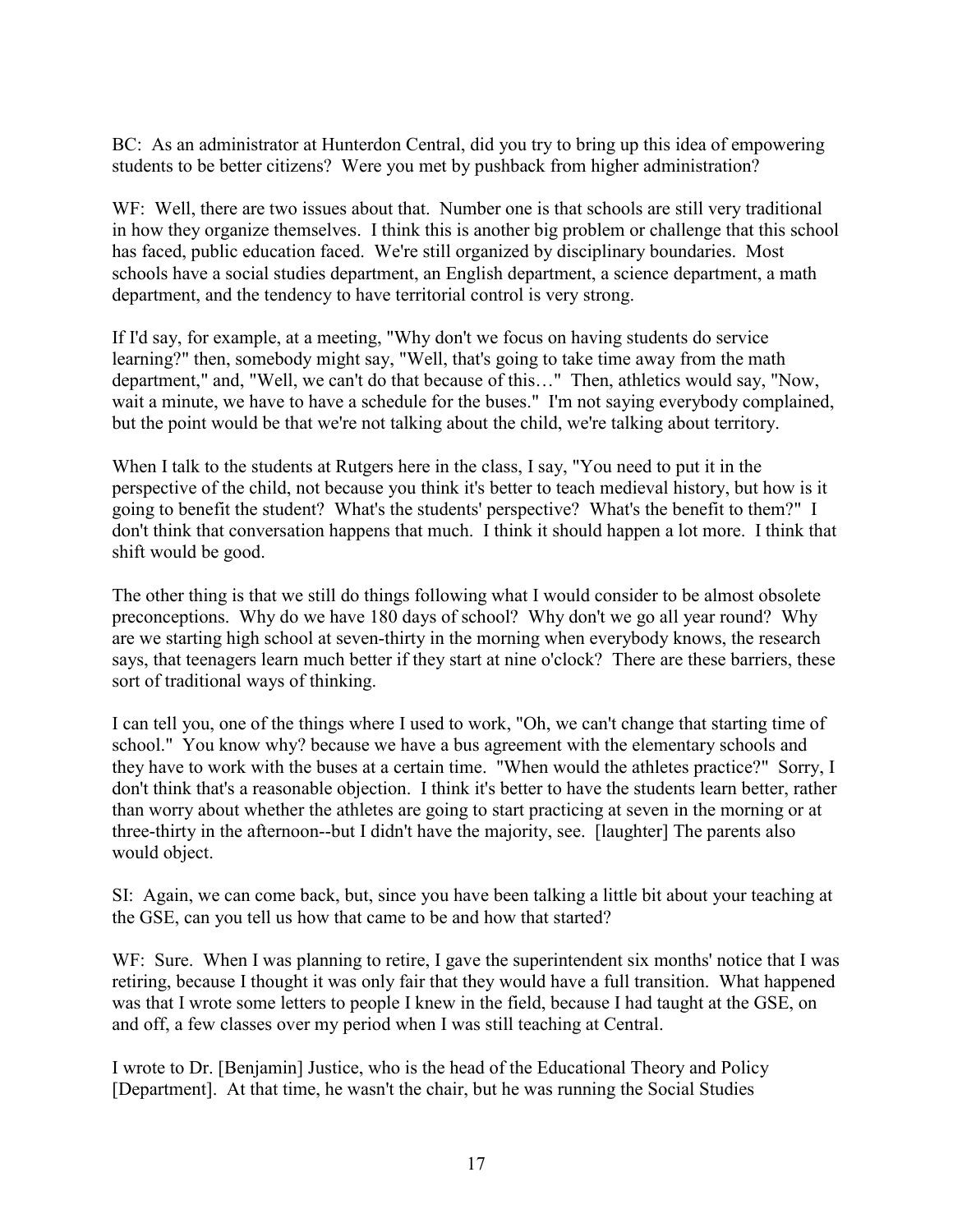Certification Program. I also wrote to Dave Pierfy, who was the person overseeing the social studies program at Rider University. I said, "I'm going to be retiring. If you have an opportunity, if we could talk about some options, if you think you need [me or have some] opportunities for me to teach, I'd love to do it," and so forth.

The first thing that came up was that when I retired at the end of December, I was contacted by Rider to teach a class, an interesting class for career change candidates. These people were in other careers and wanted to become teachers. They were not [just] social studies, they were all across the board--science, business, mathematics, elementary education. A woman named Dr. Kathleen Pierce hired me at Rider to do that and I taught that for a semester.

Then, I taught the "Social Studies Methods" class for Dave's program at Rider in the fall of that year, but Dr. Justice and I met and he invited me to start teaching at Rutgers in 2012, spring. That was when I came here and I haven't gone back to Rider, because I think the conditions--and, in all honesty, the students--at Rutgers are much better.

Since that time, I've been teaching not every semester, but a good number of them. In fact, I just got promoted to part-time lecturer II, because I had to have twelve semesters already completed and that was the minimum requirement. I got the promotion at the end of December and I just started with the higher salary in January, but this is my thirteenth semester.

SI: For the record, what classes do you teach?

WF: I've taught a variety of classes. The nice thing about Rutgers is that they've let me develop two classes on my own. I teach two electives. One is in global education and the other one is on human rights and education. I also teach a class right now called "Analysis of Social Studies Curriculum," which is the last course in the sequence for the Social Studies Certification Program, the master's program. I have also taught "Materials and Methods" and the Student Internship Seminar and, once, I taught the summer workshop course, which helps them prepare for their student teaching.

MF: Teaching in high school, and then, teaching here, what differences do you see in teaching? What do you see differently in teaching styles? What are some things that are changing from this school and that school?

WF: Well, at Rutgers, there's an awful lot that's electronic. You meet once a week, so, I mean, three hours. If you have a class that meets every week, a lot of work gets done in-between, whereas in the high school, you're meeting every day, or if you're on a rotating block--we had block scheduling for the last fifteen years I was at the school. We had everyday block scheduling. I would teach--I had mentioned before I taught "Classical World"--I would meet that every day for eighty minutes, for forty-five days. Then, it was done, but then, I would teach another class or so forth.

Here, you have three hours a week and, in-between that, the students are doing reading and doing assignments, and so forth. I've also taught classes here where I have a hybrid class, where I teach face-to-face, like, eight or nine times and they have online four or five times. The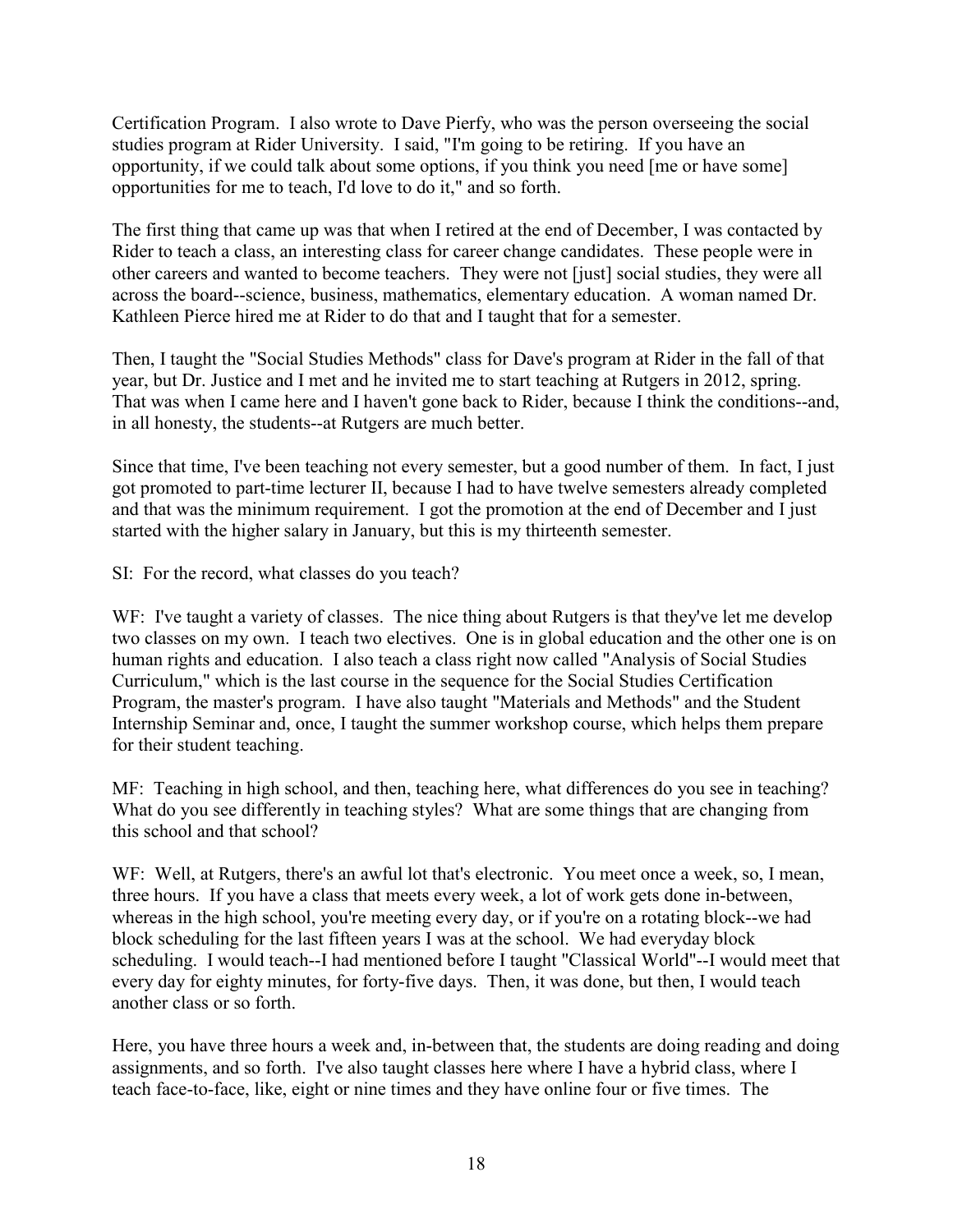difference is that it's all much more independent. You expect that students who are older and have been though an undergraduate program are able to manage their time. That is not always true, by the way.

The second thing is that there's an expectation that I don't have to remind them (although that's not always true either) about getting things done, because things intervene--a person has a family tragedy. So, this is the same as before. Really, you have to be accountable to or you have to understand the challenges people face. The third thing, though, is that, here, they're going to be moving towards a completion of a program that is going to prepare them for work.

Right now, the students I have are getting ready to go into the job market. So, part of my job is to try to help them get ready to go into the labor market, whereas back in the high school, at least at the end of my career there, very few of those students were going to go out and get a job. They were already working--they're working part-time--but they're not necessarily going to go and work full-time. They might go to community college or go to four-year college, but these people here are going to go to work. So, part of my job is to help them get ready for that.

Now, in the elective courses I teach, I get all different people. So, I might have a doctoral student, I might have undergraduates, I might have people in different programs. There, the job piece may be part of it, too, but not as intensely as the one that is actually in a licensing program. I think that's part [of it], and there's an awful lot of responsibility, in my view, on the professor to stay in contact with people. I know that some people have said that has not been their experience, but I make it a point.

After every class, I write a follow-up email to the whole class, because you have people who are absent, "Here's what we did. Here's where we're headed." I respond to every email within twenty-four hours, because I feel they took the time to write to me, I'm not going to blow it off. You have to maintain a relationship with a person. If you don't, then, what do you expect is going to happen? They're not going to understand you or they're not going to be attentive to you.

MF: Do you have a preference between high school and college? Do you like one better?

WF: I'm just at a different stage in my life. I think to go into teaching in public school today at my age would be very challenging for me. I don't get up at five-thirty anymore. [laughter]

MF: Yes, that is probably a benefit.

WF: That's a good thing. When I was younger, I didn't have a problem with that, but now, I would. That's not where I'm at in my life. There are people I know who have gone back to teach after retirement and they like it, but I don't think they're going to teach for twenty years.

That's an interesting issue, by the way, because I think you may see this, too, in your own experience, and I don't know, Shaun, if you've seen this with your wife, but I think there are fewer people willing to do the job that I did for as long as I was doing it anymore. I think there's more mobility, more people going into teaching and leaving, but very few people, in comparison, who are going to stay thirty years in the same district.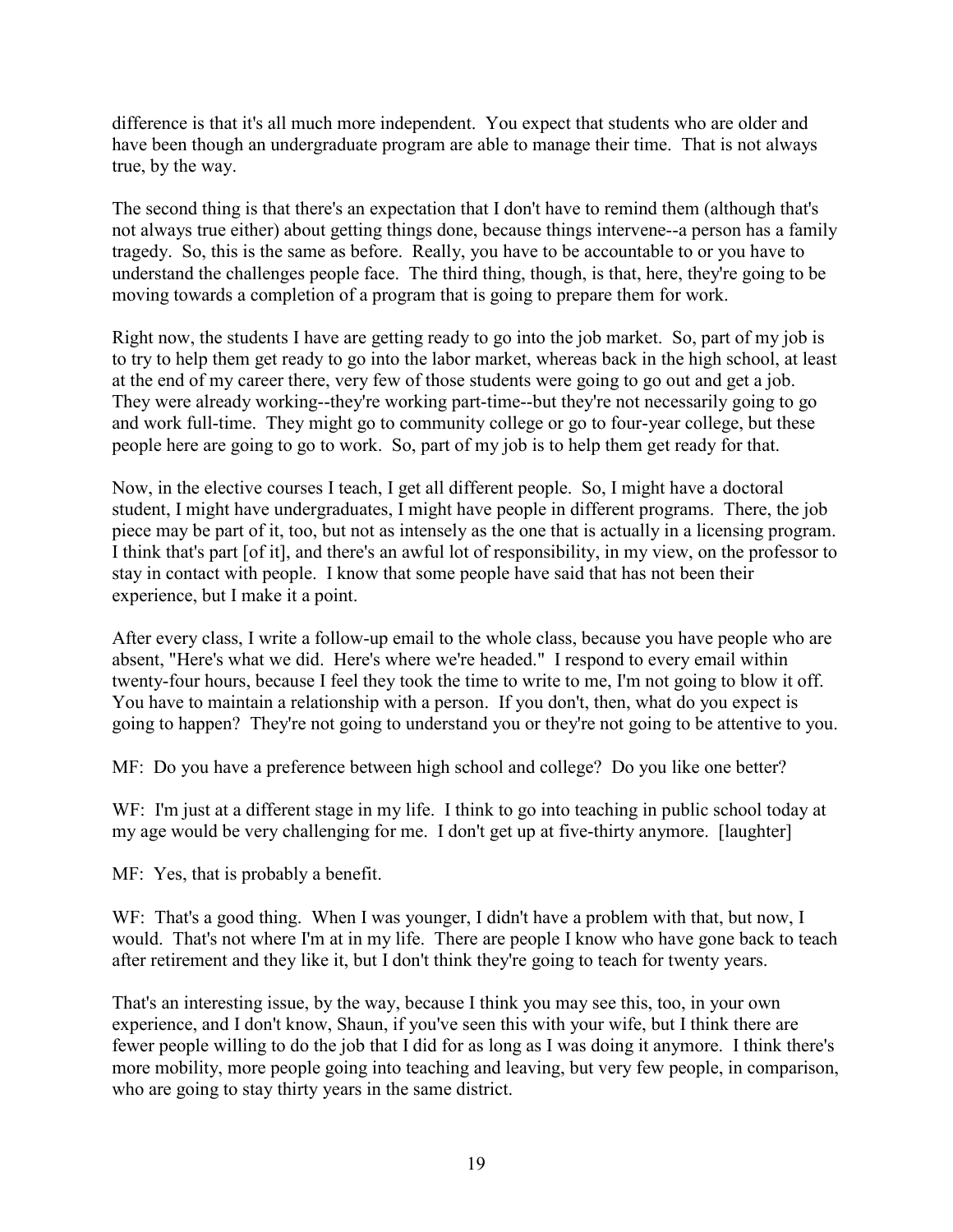I always felt that was a plus of the district, by the way, where I worked, that they encouraged people to stay. They'd build a relationship and build a community. I think that's the only way you can really build a good program, too. You can't have this sort of revolving door of people coming in and out all the time. Then, you have to train them and you have to socialize them, and then, they have to understand the community. Well, if they're leaving every three years, then, how is that going to happen?

MF: Why do you think it is like that? Why do you think it has that revolving door now?

WF: Oh, I think there's a bunch of reasons. It wouldn't be fair to see if I'm an expert on that, but I can give you just two inferences. One is that, I think, in some districts, salary has not maintained what it should. The reason I say that is because, if you look at a public school in New Jersey, anywhere from twenty to thirty thousand dollars a year is being paid for health benefits under a collective bargaining agreement. The teachers now are paying, in most districts, thirty-five percent of that premium. They may find that they have other opportunities, economically, that are better.

The second thing is that I think the job has become more bureaucratic and has become more challenging, in a sense, with the twenty-four-hour contact piece. I think some people just get tired and they find out it's not for them. I'm all in favor of that. If you don't like it and you find it's not for you, then, move on, but it's going to be a challenge to continue to bring talented people in if the conditions of labor don't stay good.

I was talking to a student last night and this person was saying that he was very disenchanted in his student teaching with one of the aspects, that people would come up to say, "You want to go into this job? Why do you want to go into this job? I have fifteen years left--I can't wait to get out." It's very disenchanting for a person who's just entering the field. My job is to tell them, "Look, that's not the rule. That's the exception in many places," but, in some schools, it's unfortunately too much the rule.

SI: I see some of the courses that you taught, like "Human Rights" and "Global Education," are in relatively emerging fields. One, how do you see those playing into a new look at social studies and, two, do your students report that they are able to implement some of this stuff, given how strict some curricula can be?

WF: I think teachers have a lot more leeway than they think they do.

SI: Okay.

WF: We're not the same type of educational system as they have in some other societies where it's all top-down--the ministry of education issues an edict and everybody does it. In the United States, it is much more decentralized. I think it really depends a lot on the nature of the school culture and the prior education, but, also, the continuing education (of teachers). I have had people, like in the human rights class, who have gone into teaching in public schools and they're very dedicated to incorporating human rights issues and integrating it into the classroom.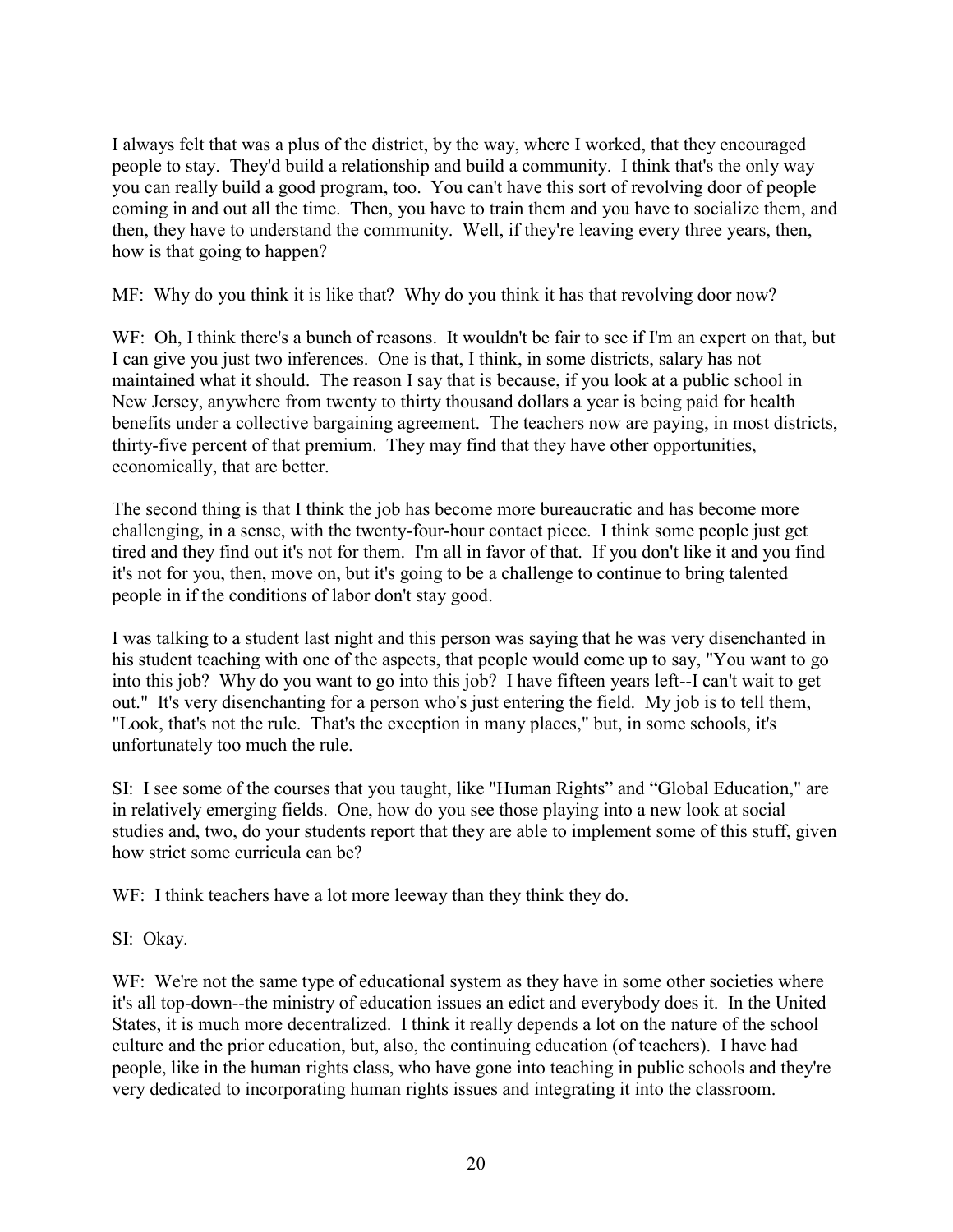I'm not convinced that the United States right now is very much--the federal government certainly is not--interested in human rights education, nor are they interested in global education. I think that's a fair statement for the Trump Administration. I think that you have to put that aside and just decide that it's important and do it.

BC: Between working at the Graduate School of Education and Rider, I know you mentioned that the students are different at both universities, what about from the administrative side? What were the differences? Granted, it is a big time period difference, but what were some differences that you noticed between working at the Graduate School of Education now and at Rider?

WF: Well, Rider is a much smaller school and Rider was very good to me, don't get me wrong. They treated me very well. Interesting thing is, both Rutgers and Rider are unionized. This is something that I think you may want to talk about, this whole issue of what's going on with the unionization of higher education.

I was shocked, when I came into the field, after I had finished at Hunterdon Central, to find out, by reading these statistics from the American Association of University Professors, that, today, less than thirty-five percent of all faculty in the United States are on tenure-line contracts. That's the opposite of what it was when I came to Rutgers in the '70s. You have many more people who are on non-permanent contracts or temporary contracts and the workforce in higher education is now overwhelmingly that.

When I got to Rider, one of the things I got put in my mailbox was, "Do you want to join the AAUP?" I said, "Yes," because who is going to advocate for you otherwise? They had a strong union there. When I came to Rutgers, I also got more involved in the union, because I became the treasurer of the part-time lecturers' union here, but, at Rutgers, there's more than one union. There's a full-time union, a union for the non-tenure track faculty, there's a graduate student's group and there's also the part-time lecturers. Rider is just a smaller-scale version of that in a sense, yes. As I understand it, Rider does not have, like, three separations. They've got one union and, if you work part-time, you're still in the same union with the full-time faculty.

SI: Let me pause for one second.

# [TAPE PAUSED]

SI: We were talking about the union. Particularly in the last year or two, there has been a lot of activity with the part-time lecturers' union. Leading up to that, can you tell us a little bit about your involvement there? You mentioned you became the treasurer, but did you start right away?

WF: Well, I joined right away when I came in, because they simply would transfer my membership from Rider to Rutgers. You pay dues out of your salary; it's a small amount. What happened was that I went over to the union office, because I've done a lot of work in negotiations. As a part-time job when I left Hunterdon Central, the New Jersey Principals and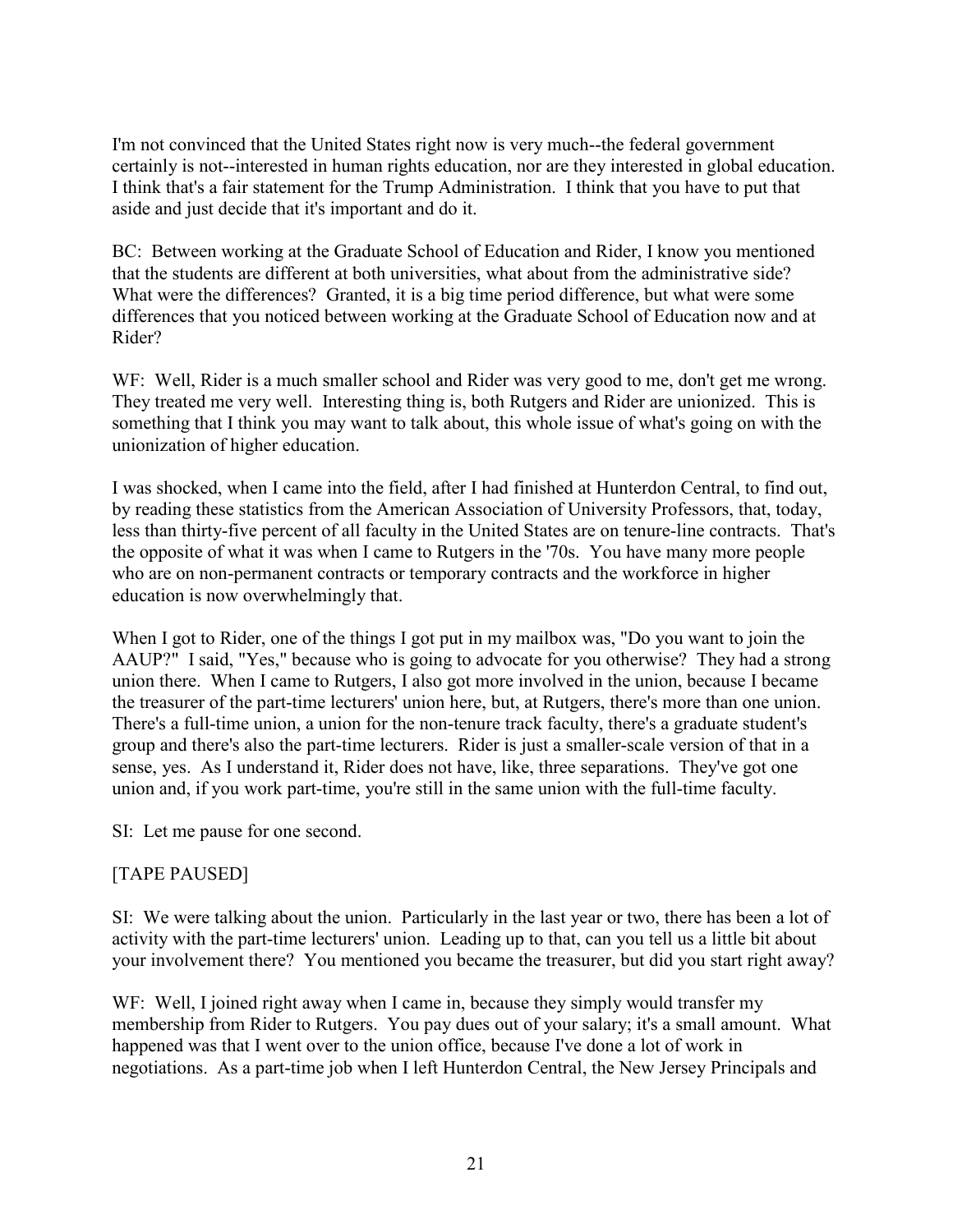Supervisors Association offered me the position of becoming a field representative. I had been on the negotiating team for our administrative contract for eight contracts at Hunterdon Central.

I had learned a lot through the work of that, and with a guy named Sam Vukcevich, who was a wonderful mentor. He was a longtime principal and was a field representative for PSA. He worked with our unit. He said, "You might want to think about that." So, Wayne Oppito, who is the lead attorney at PSA, which is located in Monroe Township, invited me to become a field rep. I said, "Oh, I'd enjoy that." Since I retired, I've been doing that, since about 2013. Right now, for example, I have three assignments, two negotiations assignments and one as an advocate for a person in another district who is having some challenges with the lead administrator, the superintendent.

Keeping that in mind, about four years ago, I went over to the union office and I said, "If you're going to be negotiating, I might be able to offer some insight, because I've done a lot of it." They were interested, but, pretty much, the union at Rutgers, part-time lecturers' union, had already been developing their ideas for negotiations, but they said, "You can join the team, fine."

What happened was that during that first time, or that first year I was involved, a member of the board of the part-time lecturers' union resigned. They needed somebody to fill in, so, they asked me. I did it. Then, in 2017, the summer, I ran for the treasurer post and I was elected. I served a two-year term from September of 2017 to August of 2019, and then, this last year, I was on the ballot again and I won. Nobody ran against me, actually. I served from September 1st to the middle of November when I resigned.

SI: Why did you resign?

WF: That's an interesting story.

SI: Okay.

WF: I resigned because I felt that the direction of the newly constituted majority on the board of the part-time lecturers' union was going in a direction I couldn't support. There was, unfortunately, an enormous amount of conflict that emerged and it really was due to the disagreements about the contract settlement. So, the people who were in the leadership of the union--I mean the elected leadership--the president, the vice-president, myself (the treasurer) and the secretary, we were part of the negotiating team.

What happened was that last year, as you probably know, there was an awful lot of strife on the campus about negotiations. You had the full-time, you had the graduate students, you had the non-tenured faculty unit, and then, us. The full-time faculty kept saying, "We're not going to settle until everybody's got a contract." Well, that didn't happen--they settled. Then, we were sort of left holding the bag, but the guy who was our negotiator--is a professional, Steve Weissman--did a terrific job and we finally got a contract.

The contract had some very good elements in it. One was that it created a path for promotion, to part-time lecturer II or III. It increased, by an enormous amount of money, the money for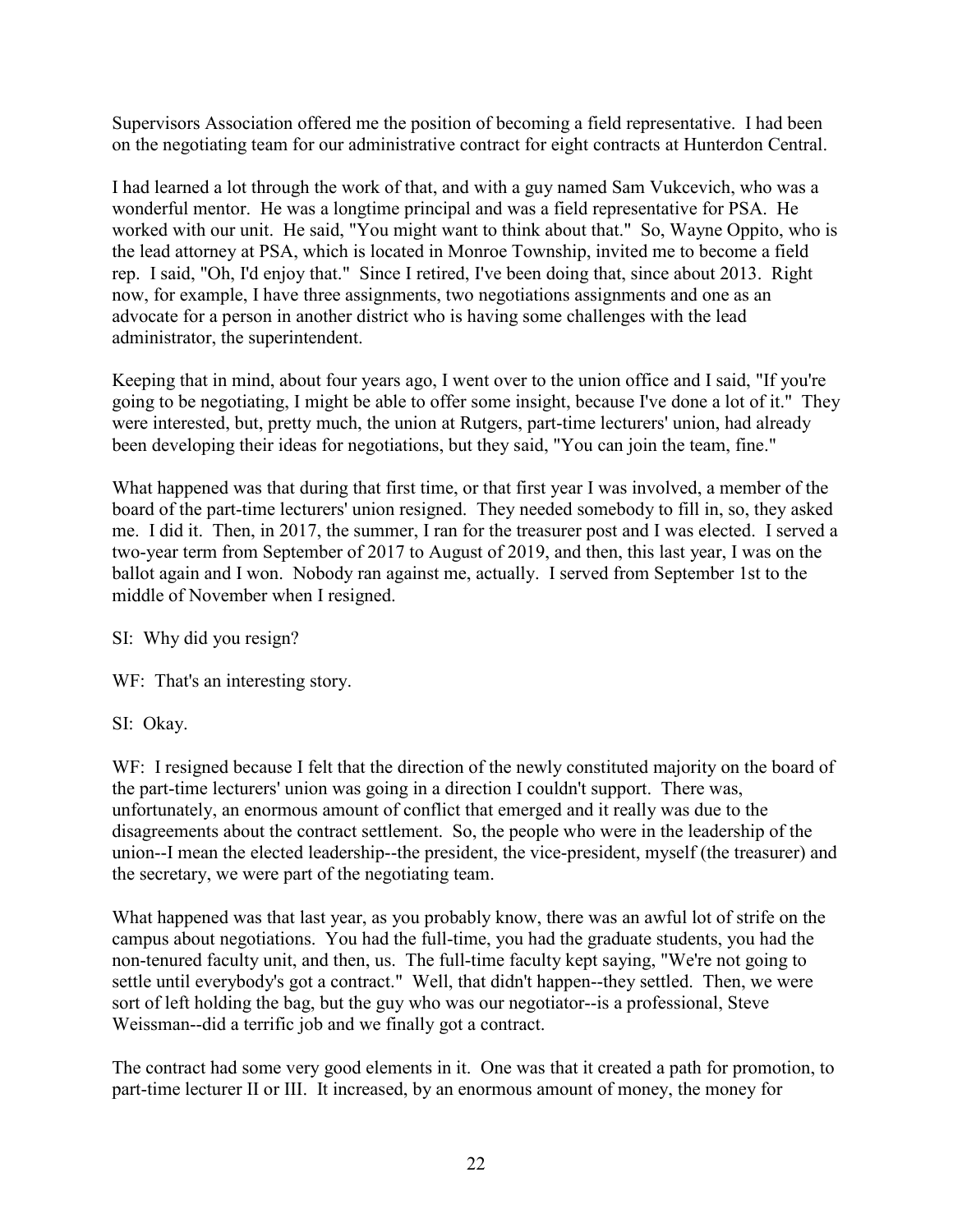professional development. It provided more security in terms of providing in the contract language for people who had taught for a long period of time. This was very positive.

Unfortunately, there were a number of people in the union board--and outside, in the rank-andfile, you might say--who disagreed with this. They decided to run their own anti-ratification campaign. Well, the contract was ratified overwhelmingly. Like over seventy percent of the people in the union said, "We like the contract."

However, this group decided to run a slate to take over the executive board. What happened was that, I think, there were thirteen people on the board, the four officers, and then, nine or seven people on the board. There's a vice-president at Camden and a vice-president at Newark--they're officers, too.

To make a long story short, what happened was that our slate got six of those thirteen seats, the other people got seven. Well, from the first time we had a meeting in September, it was very contentious. It became obvious to me over three meetings with that board that they were not interested in democracy; they were interested in pushing their agenda.

I'll give you an example. We had the vice-president at Newark, Beth Adubato, who had to resign for personal reasons. Okay, she had been in our slate. She resigned. At the meeting, how do you fill that slot? The bylaws don't say--it's silent on this. Like, for the president, if the president leaves, there's a succession--the vice-president takes over, okay. Then, you have a process. There was no process.

At the meeting, I suggested, "Why don't we let the membership decide? Have a ballot, go out to the membership. You can do it electronically." They didn't want to do that. They wanted to appoint one of their own people. They appointed one of their people as vice-president in Newark without any vote from the membership. Then, to fill her slot who had been on the board, they appointed someone from their slate who had lost. I'm sitting there, I'm saying, "This is antidemocratic. What is going on here?"

Then, the other thing was, they wanted to reduce compensation for people who were doing work. We were getting paid forty-five dollars an hour, which is not an unreasonable amount of money for the work you're doing. I'm not talking about a salary. I'm talking about, if I had a project- for example, if I'm working on negotiations and they asked me to do data analysis--they'd pay me forty-five dollars an hour. As treasurer, you have work to do. I had to prepare reports. Okay, forty-five dollars--this is not going to make me rich. This is a small amount of money.

Well, they didn't like that either. They said, "We're going to reduce that--everybody to twentyfive dollars an hour." I said, "To me, the handwriting is on the wall here. They're not interested in maintaining professional ways. They wanted to just use it for other things." Well, I just didn't feel comfortable with that.

That's why I said in November (and I consulted with the other officers), I said, "I'm sorry, I really can't [continue]. My principles are at stake here. I can't support this and continue." I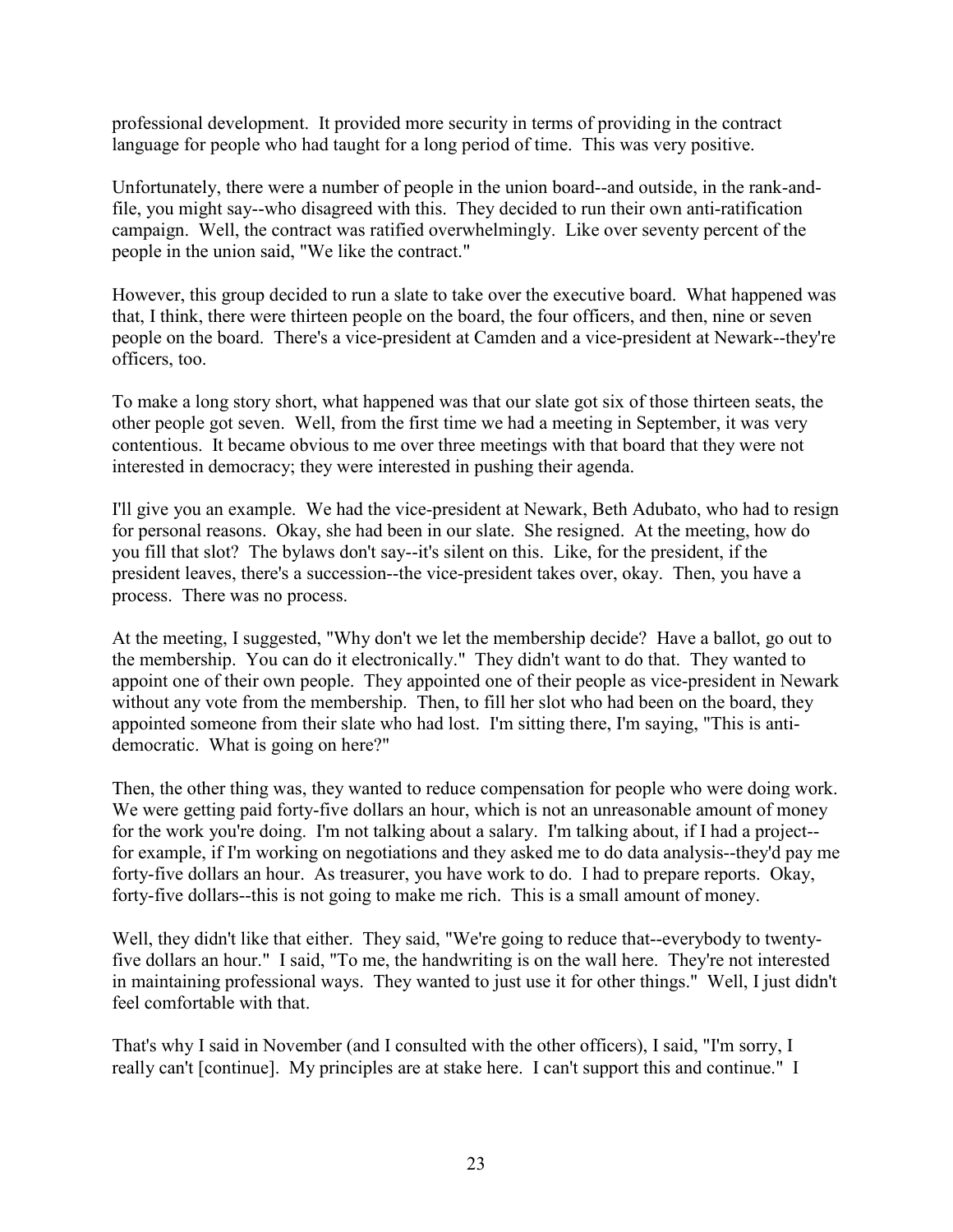worked it out that I resigned in the middle of November. I helped the next treasurer, who was one of the people who wanted to make all these changes. I helped him, and then, I was finished.

SI: Can you kind of summarize what the opposition was pushing for?

WF: Yes, they didn't want the promotions.

SI: Yes.

WF: They wanted all the money to go more to the [raises]. They wanted more than a threepercent raise to go to everybody, but Rutgers wasn't going to do that. When you get in negotiations, and I don't know how many of you have ever been involved in collective bargaining, but, if you have, you realize that if you don't understand what the other side's priorities are, you're never going to get anywhere. You have to realize that, after a point, you have to make a deal.

Well, we made some real gains, but Rutgers wasn't going to give more than three percent. You took that, you got your gains and you do better the next time. Well, they didn't like that. I think they felt--some of them felt--that the president and the vice-president were getting paid too much. I think people don't understand how much work it is to be a vice-president and a president of a union, with no staff officer devoted to that particular group. You are now fielding hundreds of phone calls from union members about grievances and about other issues. You're working with the University and try to solve issues. This takes time.

What did they do? After I left, I was talking to the vice-president. He said they reduced the pay of the vice-president and the president by two-thirds. We're not talking about a hundred thousand dollars a year. We're talking about people getting paid 2,700 dollars a month, and they're taking away two-thirds of that.

Well, people have to make decisions then, "How am I going to continue to do this if I can't get paid to do the work?" I've done a lot of work as a volunteer. I continue to do work as a volunteer, but there's some things you need to get paid for. I just felt it was a bad signal.

SI: How did the part-time union work with the other two unions? Are there any examples of working or not working together?

WF: Yes, there's some shared staff. The AAUP office has a group of professionals there to deal with grievances and other things. That was shared, but the other issue there was that there's been some unresolved issues about how the part-time lecturers' union and the full-time union share responsibilities and things like that. I don't know all the details about that, but I'd say that the full-time union, last year, had been working towards the idea of having a job action, and I mean a strike. I thought that was ludicrous.

I'll tell you why. First of all, how many professors on this campus are going to stop doing their work because they didn't get a raise? They're just going to stop doing services? I don't think that many are going to do it and I think Rutgers knows it. It's exacerbated with people in the part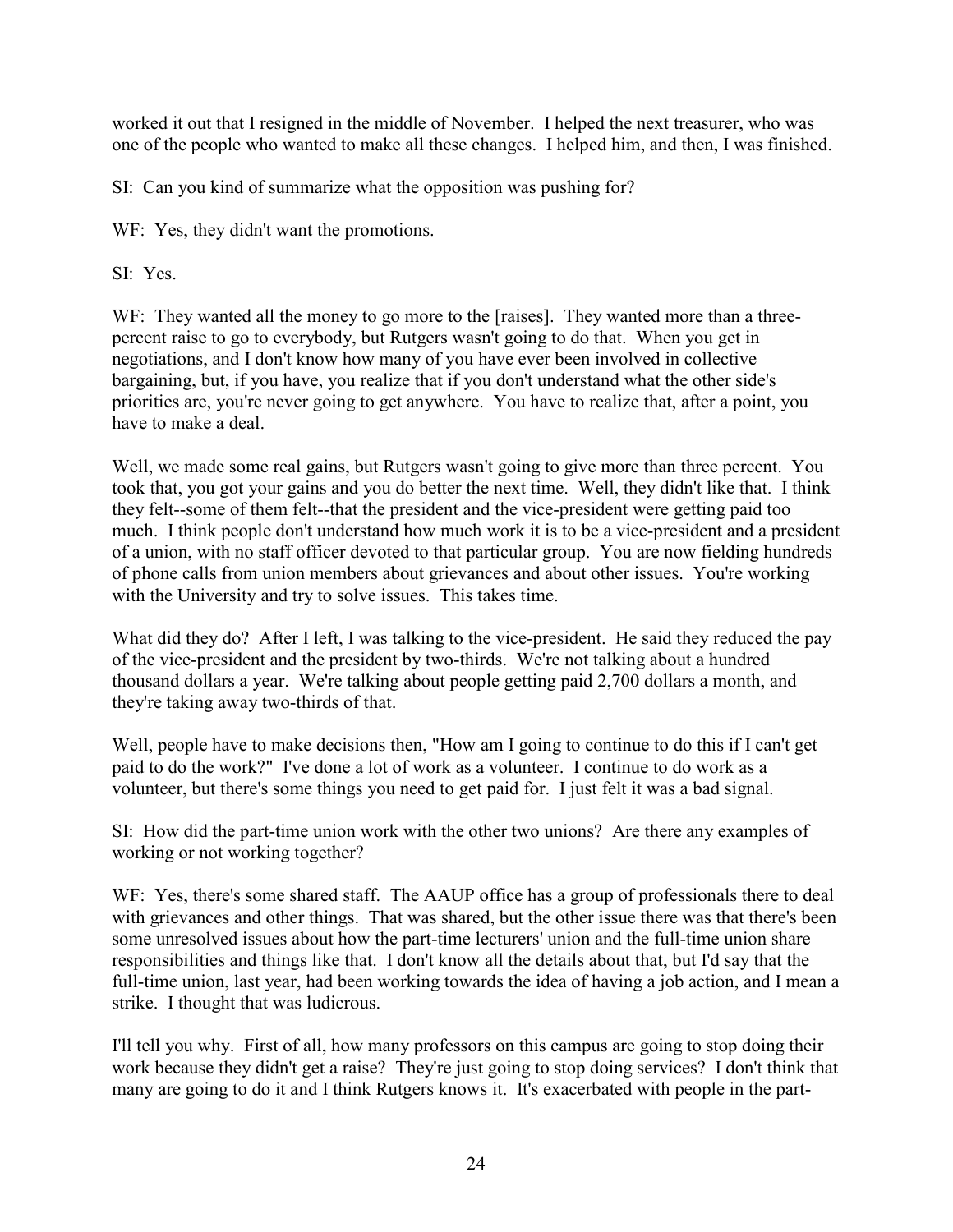time lecturers' union because most people aren't here all the time anyway. They teach online, they teach, like me, one day a week. You are saying that you want to build a group of people that are going to cease all their services? Rutgers is under no obligation to keep them.

One of the things I felt is that once they sort of got down to it, "Are we going to have a strike or not?" I had a guy come into my class who was actually doing graduate work at the Grad School of Ed, who was very much in favor of this sort of hardline on the strike. He was coming to observe my class for another purpose, for his dissertation study.

I had made a point in the class one night of saying, "Look, I understand," to the students, "there's a lot of us concerned about a strike." I said, "I will tell you now, I'm going to continue to teach," because these students need to finish. They don't finish, they don't get a license. I'm sorry, I'm going to commit to that. Well, he was, like, taken aback. I said, "I'm sorry, we've had that conversation and I'm continuing to teach." If you can't get sixty, seventy percent of people to do a job action, don't even threaten it, don't even threaten it.

The people at Rutgers who could really make a job action work are not the professors. It's the dining service workers, it's the custodians, it's the secretaries, it's the bus drivers. Can you imagine Rutgers functioning if all the buses stopped? If you don't have them onboard, you're not going to have an effective job action, I'm sorry.

See, we went on strike one day when I was at Hunterdon Central, back in the '70s, one day. I think it was overblown. They thought they were going to have this great success. They went out on strike, the board had a hard line--there was still no contract. You can do other things, but, by and large, negotiations is a process of persuasion and compromise. It's not throwing Molotov cocktails.

SI: I think one of the things that came out of the recent publicity was just the role of PTLs and how it has changed, how much of the actual teaching work is done by PTLs, as you mentioned earlier. I would imagine that was one of the bargaining tools.

WF: I think Rutgers has a better understanding now of the roles that part-time lecturers play. We're teaching thirty percent of the classes, as an estimate. You've got three thousand of us across Camden, New Brunswick and Newark. I think that that was one of the results of the negotiations process, but it is an educational process. I used to tell people this when I worked with them in the school districts. I said, "You can't talk to the board of education only when you want their money. [laughter] You have to educate them about what you do, because boards of education change and the people who were at the last table aren't necessarily the people that are going to be there again. They may not know what you do."

Part of this job is to educate the Rutgers administration and the community about what part-time lecturers actually do. I'm not convinced that process is going to go forward that much, because I think the current gang (and this is just my impression) is really not that interested in trying to convince the Rutgers administration and the community at large about this.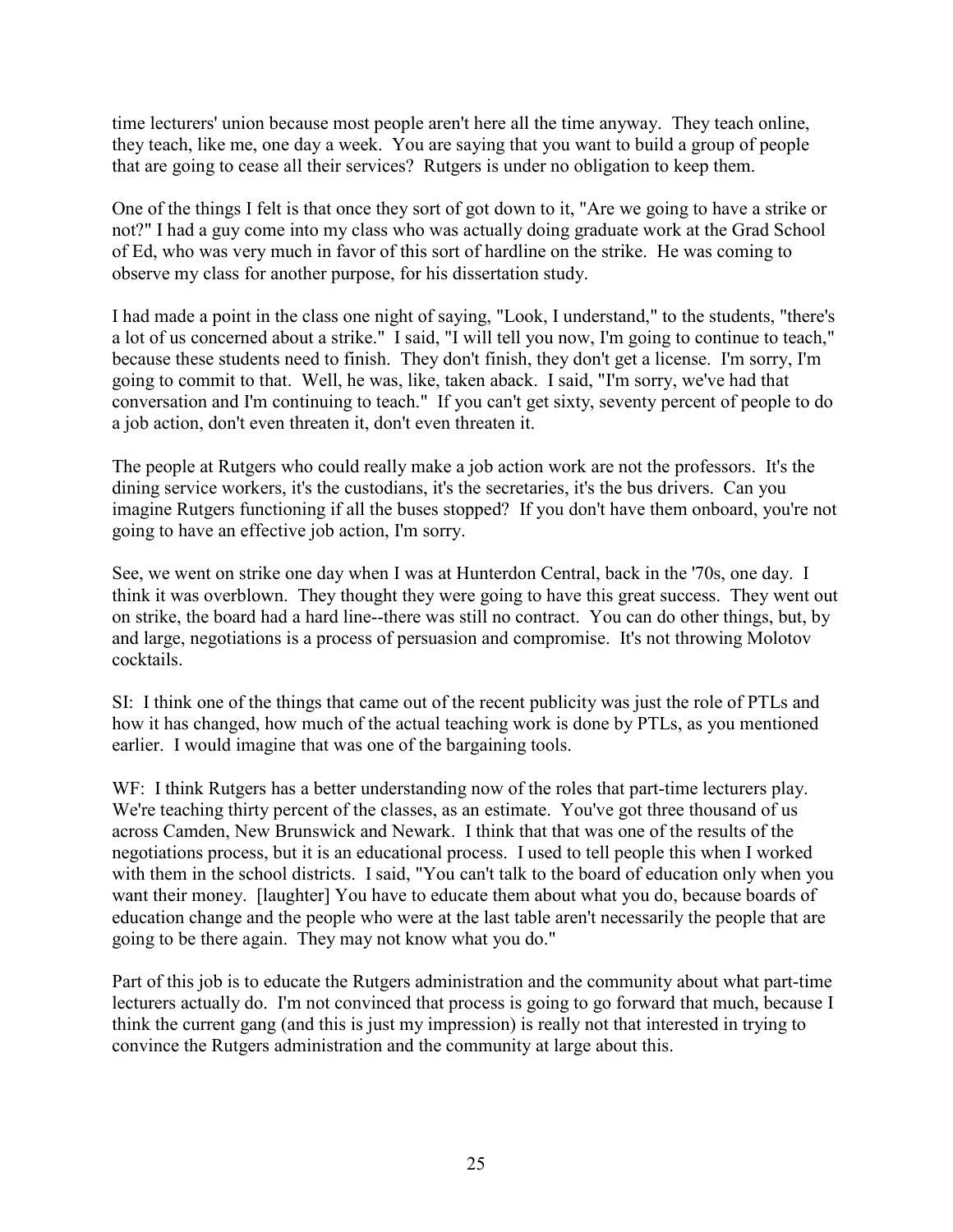I remember, we had a meeting last year--this was, like, a big meeting of the action committee for the full-time and for the part-time and others. I made a suggestion at that meeting. I said, "What are we doing to educate the public?" went, phew, way over their head.

Nobody even talked about it, but you know what? Why aren't we talking to the Legislature? Why aren't we doing that? There are an enormous number of part-time faculty all across New Jersey, not just at Rutgers. Community colleges, vast numbers of people are part-time. They're not getting well paid.

I can tell you right now, Rutgers is very well paid in comparison to many other places. I was offered a job at Columbia Teacher's College about seven or eight years ago. I would've had to take a fifteen-hundred-dollar pay cut to teach a class at Columbia Teacher's College--would've been interesting, but, in addition to the fact it would've taken me two hours to drive in and two hours to drive back, it would probably end up being an economic loss for me; sorry, not doing it.

SI: Yes.

WF: The union is very important, but I believe that the union must do more than talk about salary and benefits.

MF: What direction do you see the union heading in for the future?

WF: I couldn't really say. I don't want to speculate, only because I'm not at the meetings.

MF: Okay.

WF: I can only tell you what my impression was from the last time I was there and what I hear from some other colleagues who have "departed the scene," let's put it that way, but my feeling is that you get more by being persuasive and by working with people than by yelling at them or by being sort of in a constant state of contention.

That doesn't mean that Rutgers is right, by the way, on a lot of issues--don't get me wrong. Rutgers should be offering health benefits to part-time lecturers who teach fifty percent or more. They don't. Some of the Big Ten schools do; Michigan does, Maryland does. People need health benefits. I think that's something they should change, but, as part of the negotiated settlement, there was an agreement that the unions of Rutgers will be working with the state. I think that's where the leverage may be, with the state legislature, not with just the negotiations with the Rutgers administration. [Editor's Note: Rutgers University and the University of Maryland joined the Big Ten Athletic Conference in 2014.]

IB: Do you see yourself running for a position again in the future?

WF: Nope, nope. I'm moving on to other things. I'm trying to finish my book on Clifford Case, so, that's job number one, in addition to teaching right now. My goal right now is to finish that book by the end of the calendar year. I'm not even teaching at the GSE in the fall. I already asked Dr. Justice. I'm just going to hold off because I want to finish it.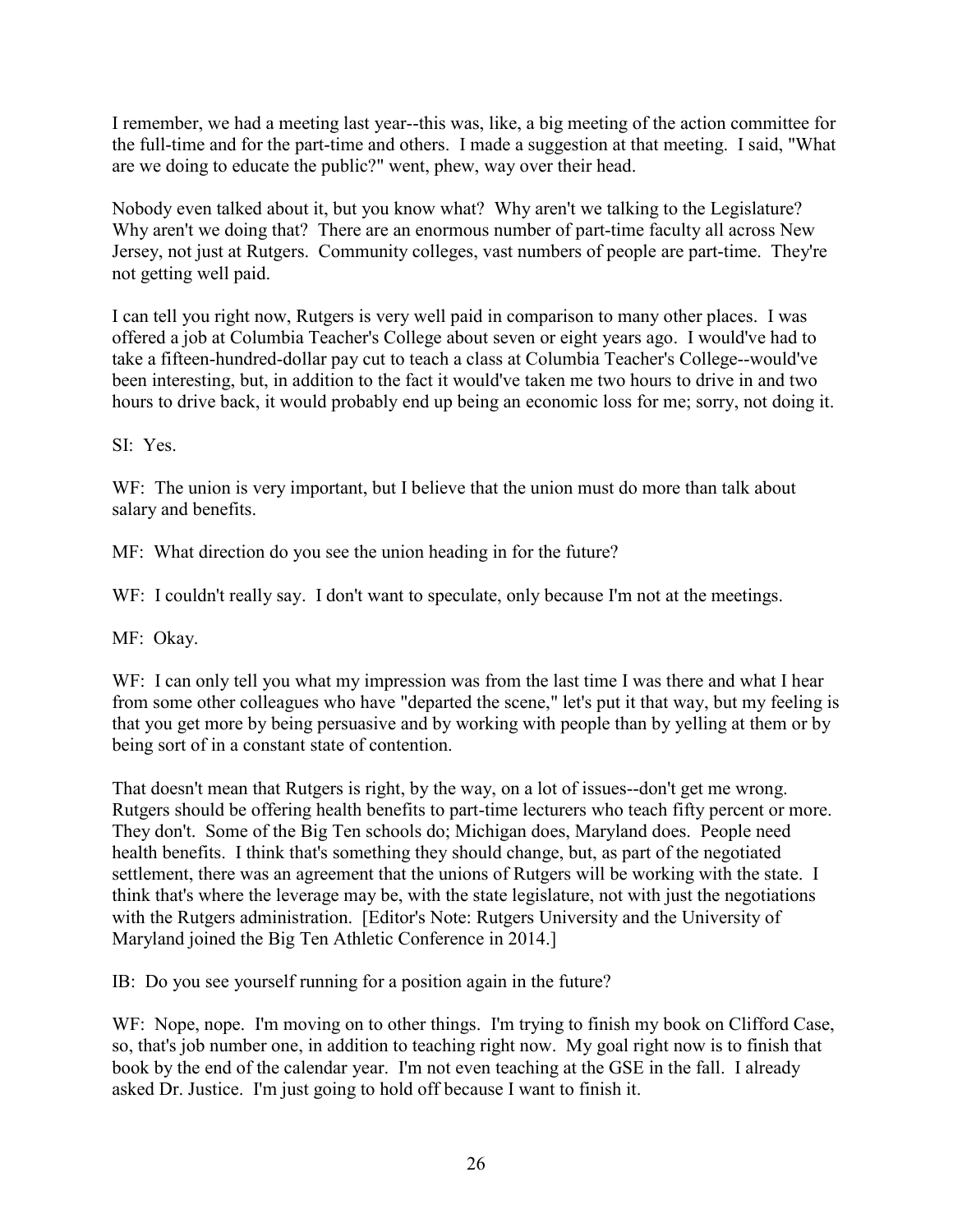[Editor's Note: Clifford Case (1904-1982), a Rutgers College Class of 1925 graduate, served in the House of Representatives from 1945 to 1953 and represented New Jersey in the United States Senate from 1955 to 1979.]

MF: How do you go about writing? I have a friend who likes to write and she wants to write a book, but one issue she always has is just sitting down and doing it. What is your method?

WF: It's hard. My best advice I got from a former member of my dissertation committee, Ron Hyman, who was a professor at the GSE, said, "Bill, I don't care if you write a sentence, do it. Get out of the library. You're not going to get anything done sitting in the library. You've got to sit down [and write]." At that time (and people don't understand this now or they weren't there when I did this), I handwrote my dissertation and handed it to a typist. You actually had to write it. Then, I handed it to the typist, she typed it. There was no computer at that point that I could use to do that.

Today, I sit at the computer and I open the chapter up. I sit and I look at it and I say, "Okay, what can I add to this now?" I go back and I modify something, but I try to do, when I'm sitting there, at least a paragraph or two paragraphs, a page, to move, to advance the momentum, because momentum is critical, I'll tell you right now. I've had periods with this book where I've stopped, and then, I picked it up. Now, I'm trying to just sustain the momentum to finish the last three chapters or four chapters and get it done.

I'm working on the chapter on Vietnam right now, which is daunting in some ways, because you have to decide what you want to talk about. There's far more information than ever can be used. In fact, Robert Caro, who's writing this enormous biography of Lyndon Johnson--I think the last book is coming out now--in an interview, he said, "I might use ten percent of my sources."

[Editor's Note: Journalist and biographer Robert Caro has published four volumes of a fivevolume biography of President Lyndon Johnson titled *The Years of Lyndon Johnson*. The first volume was published in 1982. As of 2021, he is working on the fifth volume.]

I've got all these sources on Case and what he did in the Senate. I just got nineteen hundred pages from the Frank Church Archives at Boise State. They sent me it all digitally and it was all about the fact that Case and Frank Church opposed the continuation of the Vietnam War and proposed amendments to cut off the funding. Well, Church, his archives, has all this stuff. So, I had to get it. Well, now, I've got to go through it. [Editor's Note: Frank Church (1924-1984) represented Idaho in the United States Senate from 1957 to 1981.]

Part of it is deciding what you can use and what you can't. That's part of the job and it's also, I think, deciding how to say it, but, if you don't try to do something every day, then, I think, you just sort of lose momentum and you can lose interest.

SI: I am pretty sure we talked about this in the first interview, but I think it would be good to reiterate it here. What interested you about Case and how did you get into this book project?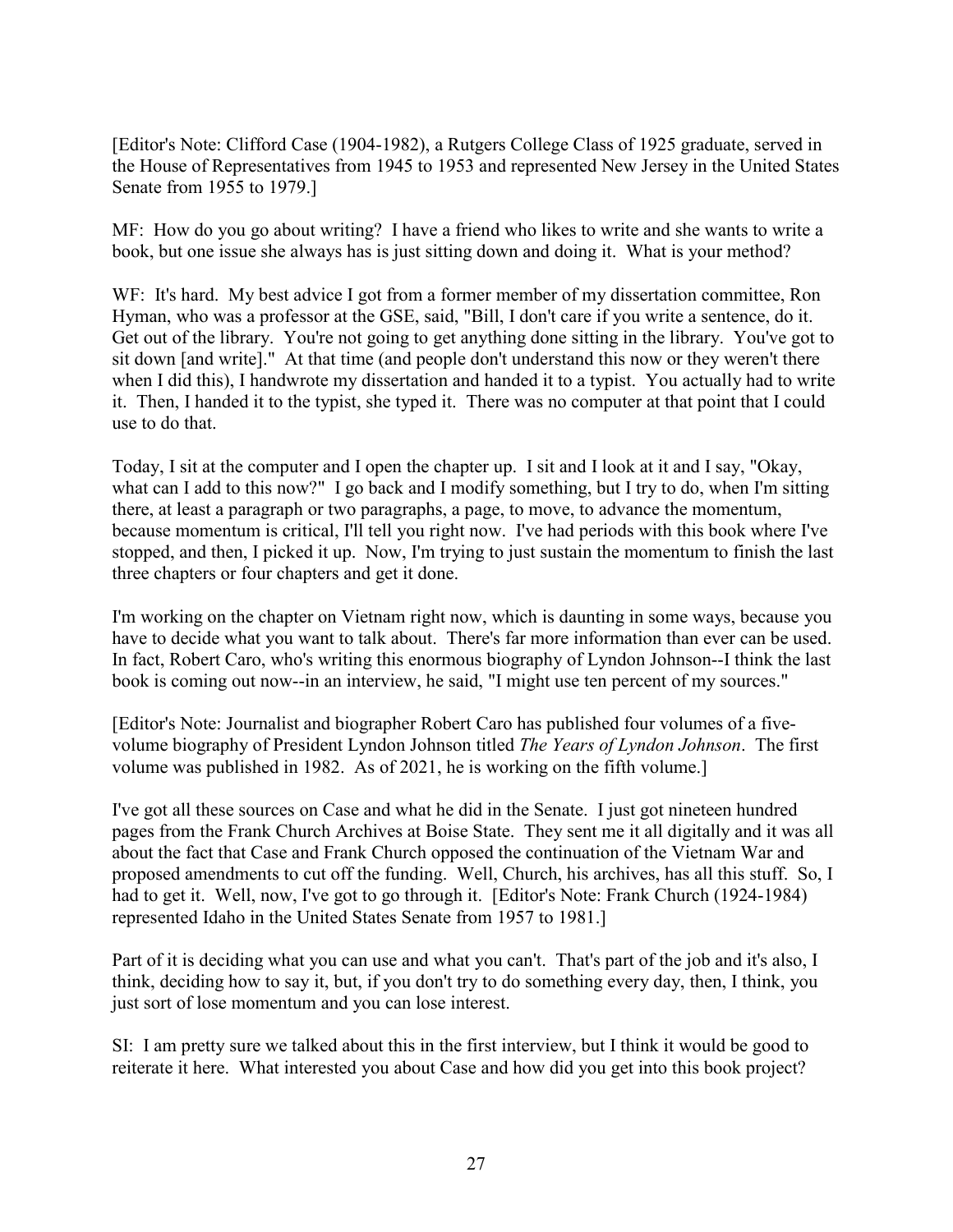WF: Well, ironically, something that Case advocated has just become law. They've just made lynching a federal crime. Clifford Case was the last person, before this effort that just passed, in the Congress to propose legislation to make lynching a federal crime. This was in 1948. It had been proposed periodically before that and never had passed. The Southern segregationist bloc in the Democratic Party particularly was adamantly opposed to it.

[Editor's Note: An anti-lynching bill has never been passed by the federal government. In 2020, the Emmett Till Antilynching Act passed the House of Representatives 410-4. In the Senate, the bill was stalled by Senator Rand Paul and has not been put up for vote as of April 2021.]

I found this in a footnote in a book on lynching. Then, I just decided, "Well, what's this? Clifford Case from New Jersey." I knew he was from Rutgers, but, then, I found out Rutgers has his papers. Three hundred boxes of his papers were at Rutgers because he donated them. Then, I got interested in him as a human being and as a man. He was in the band, by the way, and the Glee Club. He married his wife, who was a Douglass graduate; they met here. He's just an interesting person for another reason--he was a good human being.

I interviewed Tom Kean, Governor Kean. One of the first things he said, "Clifford Case," who was his mentor, by the way, "was just a very decent human being." Every single person I've spoken to about Case, who worked for him, reiterated this. One guy named Ed Levine, who worked for the Intelligence Committee as an aide, told me in an interview this August, he said, "I've worked for other people in the Senate. I liked some of them--others, not so much--but there's only one person whose photograph is on my wall in my home study, Clifford Case."

Case was involved in a lot of issues and things that are very close to me, like human rights. He was a big supporter of Civil Rights, he was a big supporter of expanding Medicare, big supporter of immigration reform. He was just a person who believed in ethical behavior. He proposed, starting in 1956 or '57, that all members of Congress publish their finances. He did it. That didn't become law until the 1970s, but he kept reintroducing that, session after session after session. It finally got done. [Editor's Note: The Ethics in Government Act of 1978 requires that public officials disclose their employment history and finances.]

I think you learn a lot about what it means to be persistent when you follow someone like this. He was also a person, I think, who was deeply influenced by his Rutgers education. His father went to Rutgers and was a minister. This idea of the social gospel, I think, was very powerful for his father. His father was very involved with social welfare causes.

His father died when Case was sixteen years old, but I think he influenced him, and I think the fact that he came from Rutgers and Case went to Rutgers and saw that there was sort of a continuity there. Plus, Case's uncle went to Rutgers. His name is Clarence Case, served on the New Jersey Supreme Court. There was a strong connection, but it was also, I think, something that was sort of a values-based connection.

[Editor's Note: Clarence Case served as a Justice of the New Jersey Supreme Court from 1929 to 1952 and as Chief Justice from 1946 to 1948. Case also served as Acting Governor of New Jersey for seven days in 1920.]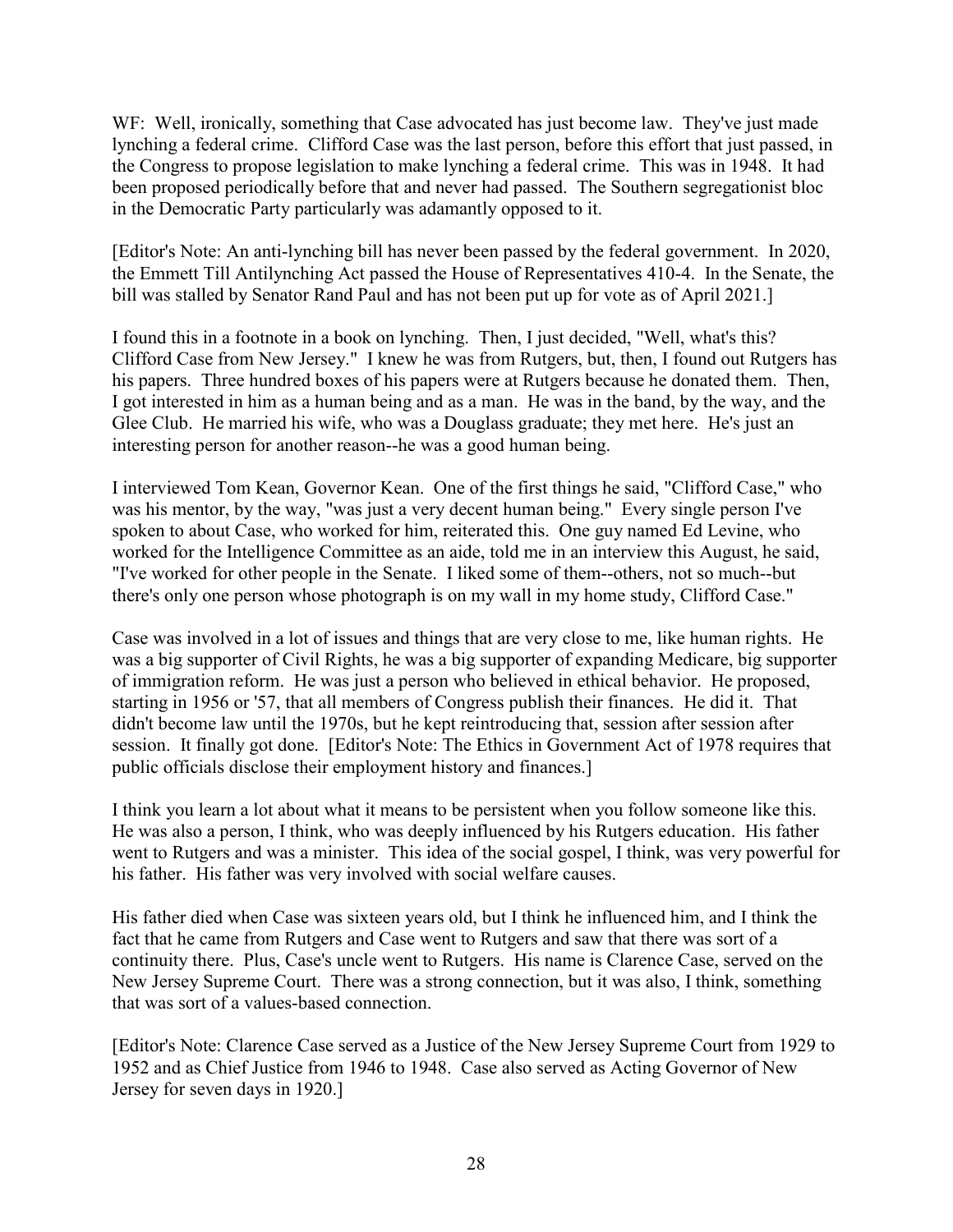SI: He was a Republican, which is a little different than today, shows how things have changed.

WF: The last Republican to be elected to the United States Senate from New Jersey. Oh, one other funny story about Case, I'll just tell you, is that Case was an organist. He played the organ. He was born in Franklin Township, right down the road, the Six-Mile Run Reformed Church, where his father was minister at that time. When he came to Rutgers, he needed money. He used to play the organ at the church. Then, he came back in 1960 for, like, an anniversary of the church and he talked about that, how the people would invite him to dinner and all this stuff.

He was very connected, very loyal to Rutgers. He went to Columbia Law School, too. He was always proud of that, but my old dissertation advisor, Jack Nelson, used to run these Taft Institutes in the summer for teachers about civics. He invited Case to speak. He said they'd walk down past Van Dyck Hall, in that area, and Case was talking about, "Oh, I lived there," and this, that and the other thing. He was just very affectionate about his time at Rutgers.

He did that stuff before and after he lost the primary in '78 to Jeffrey Bell, who was a Reagan protégé. Then, he became sort of a public intellectual, for lack of a better term, but they named this professorship after him. Next Wednesday, there will be the Case Professorship Lecture at Rutgers. Barbara Mikulski from Maryland [United States Senator from 1987 to 2017] is going to be giving it. It's at six o'clock or seven o'clock at Douglass. If you haven't signed up, you might want to sign up.

[Editor's Note: Jeffrey Bell defeated Senator Case in the 1978 Republican primary, but was defeated in the general election by Bill Bradley, who then represented New Jersey in the US Senate from 1979 to 1997.]

SI: You have done a lot of writing and research projects, in addition to the Clifford Case book. In general, what have you found the most interesting or rewarding of those?

WF: Well, a couple of things. We did a project with the Rutgers Libraries. Tom Frusciano, who was the University archivist, as you all know, works on the oral history project as well, he and I and a couple other people created a project called Electronic New Jersey, which is an electronic curriculum, units for New Jersey history, all using Rutgers Archives material. There are twenty-three units and they're all on the Internet. That took about thirteen years. We had various projects with different schools over time. Hunterdon Central was involved in it all the time, but other schools were in and out. I think that's making a real contribution to the public schools.

I would say my work on human rights issues is what, really, I still focus a lot on that. I mean, I'm on the board of Human Rights Educators USA, which is an NGO [non-governmental organization] in the United States. It's important because I think we have to continue to push to create a better society. By doing that, I think you need to educate people about what their human rights are, particularly young people. That's been valuable and important for me.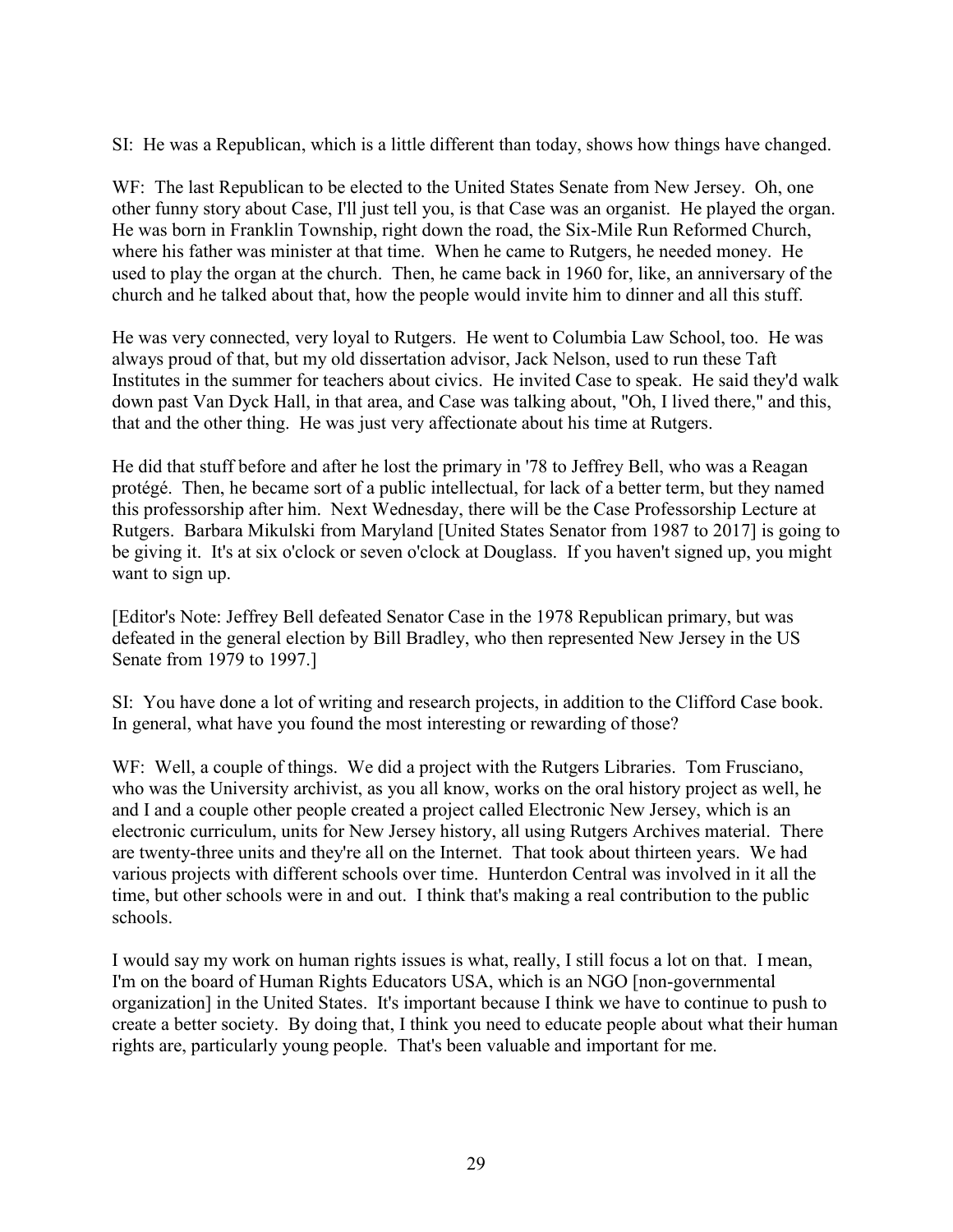Some of the publications you see in there are about that. In fact, a colleague of mine, Gloria Alter, who lives in Illinois, we're working on a book proposal--it's been submitted, we're waiting to hear if it's going to be approved--to have a book that we would edit on human rights education and teacher education. How does human rights education become part of teacher education for future teachers? That's been an important dimension of my work, I would say.

SI: In the years since you retired, you have still done a lot of work with social studies curricula and educating future social studies teachers. How have you seen the field change, in the New Jersey context, but also in a larger context?

WF: Well, I'll reiterate one of the things I said before--I think that there doesn't seem to be as long-term a commitment of people in it to stay in a district. That has pros and cons, too, but I think good school districts cultivate commitment. I think a second thing is that, in the social studies field today, there's been still quite a bit of discussion and dialogue about what should be the emphasis in social studies, in terms of the rationales, and so forth.

Having said that, I think that the field is much more diverse than it used to be and much more committed to a more inclusive education. For example, New Jersey has passed a law that it requires the study of LGBTQ issues and history in the classroom. That's happening in California now. It's happening in some other states. There's also a vastly increased representation of resources available. The challenge now is not to find the resources. The challenge is to make the choices about the good resources, because there's so much available.

I'm encouraged with the people I work with here, because I think the people are very committed. You find in every class some people who, as they go through student teaching, recognize that maybe this isn't the best choice. That's okay, because student teaching should give the people the idea that they're going to like it or not. Then, I think you work with them.

One of the things that I would recommend that the GSE do (and they haven't done yet) is to really develop a more cohesive alumni program where they stay in touch with them, because I think that would provide a network for them to strengthen. That's something they should decide to do, but I don't know if it's going to happen.

SI: I know New Jersey has done a number of these must-teach subject laws, like the Amistad Law for African American history, the LGBT one you just mentioned and, also, the Holocaust.

WF: Holocaust and genocides, yes.

SI: Yes, I know you have been involved with that. In general, do you see these having an effect or actually being picked up and done by the teachers you work with? How have you seen the Holocaust and genocide aspect being implemented?

WF: Well, New Jersey was one of the most forward-looking in terms of the study of the Holocaust and genocides. We had a recommendation in the '70s; it became law in the '90s. The state really developed an infrastructure of centers, and so forth. In fact, Rutgers just created a minor in Holocaust studies.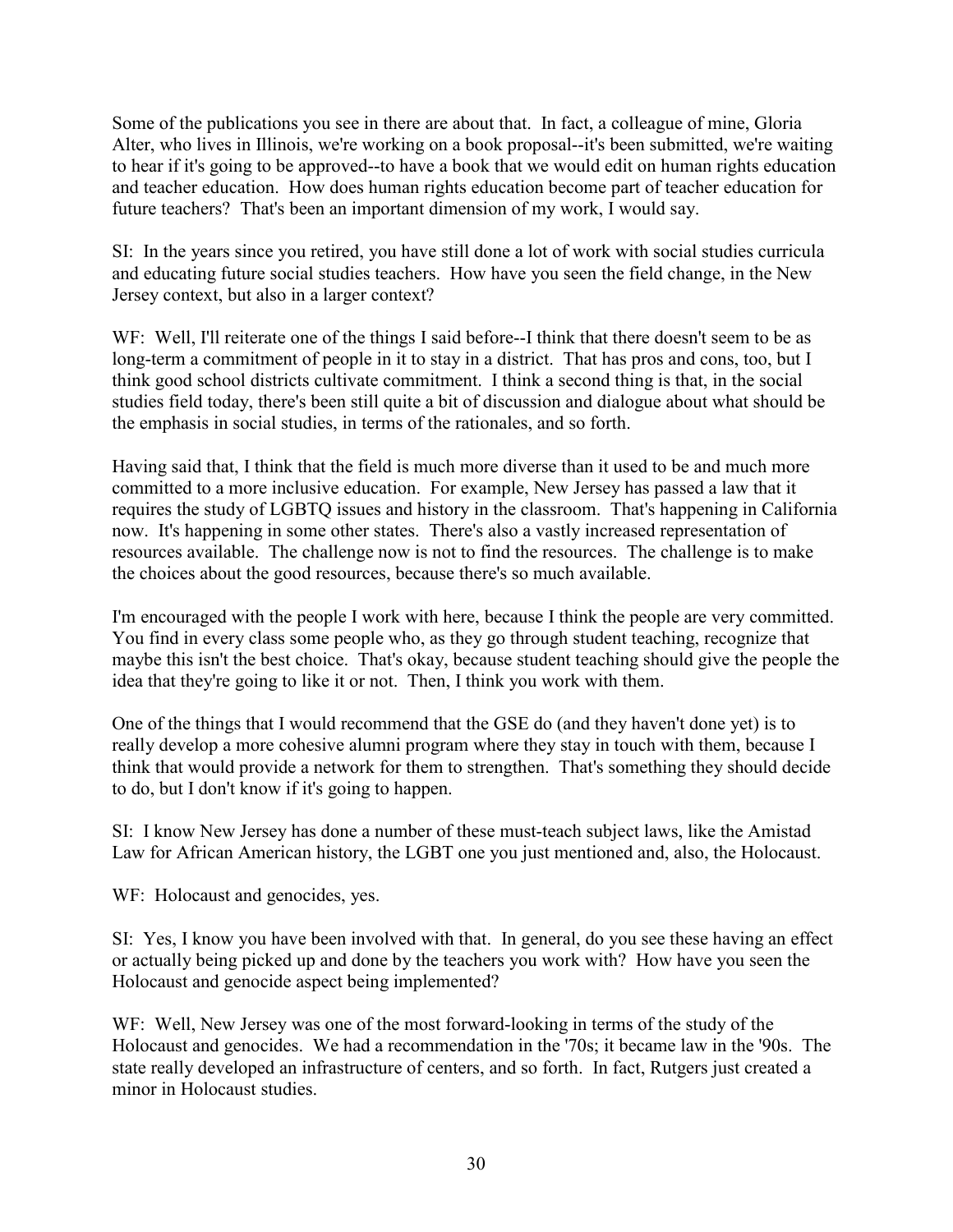I think that's been a positive development, but I think, in a lot of ways, it's still dependent on a couple of things--first of all, knowledge of the people who are teaching it; secondly, their willingness to continue to learn; third, a commitment by the district to actually make it important and value it, because districts in New Jersey have an enormous amount of discretion on how to implement these things. If a district considers it to be marginal, they can make it so.

I think that's a problem and I think that's where the state could actually exercise a little more oversight about how this is actually done. You have to report about it, but that doesn't mean the state's going to say, "Oh, you did one day on the Holocaust for the students in high school?" and they say, "Yes, that's all we can do." I don't really think that's adequate, I'm sorry.

I once had a person in a workshop I was doing, said, "Well, you know what we do? We show *Schindler's List* [a 1993 Steven Spielberg film on the Holocaust] and ask the students to reflect." I'm sorry that's mis-educational. That's an enormously valuable film, but to show the whole film and just ask them to think about it doesn't mean they're going to learn anything.

To me, there should be more sort of oversight, I think, in how these things [are done], not in a punitive way, but say, "Well, how can you do it better?" I think that's where a place like Rutgers and other places that have these centers can really make a positive thing, go from a positive perspective, but also say, "Look, what are you actually doing and how are you doing it?"

SI: Is there anything you want to add that we did not cover?

WF: No, I think this has been a pleasure. It's been my pleasure to be here.

SI: It is great to be able to add to the record, really interesting stuff.

WF: I will say one other thing.

SI: Yes.

WF: Before I forget, is that (and I can't believe I'm saying this), but in September, it will be my fiftieth year that I started my connection with Rutgers.

SI: Wow.

WF: I entered Rutgers in September of 1970 and, on and off, I've been connected to Rutgers for about that whole fifty-year period. Where did it go? [laughter]

SI: All right, thank you very much. We really appreciate your time.

WF: My pleasure, thank you.

BC: Thank you.